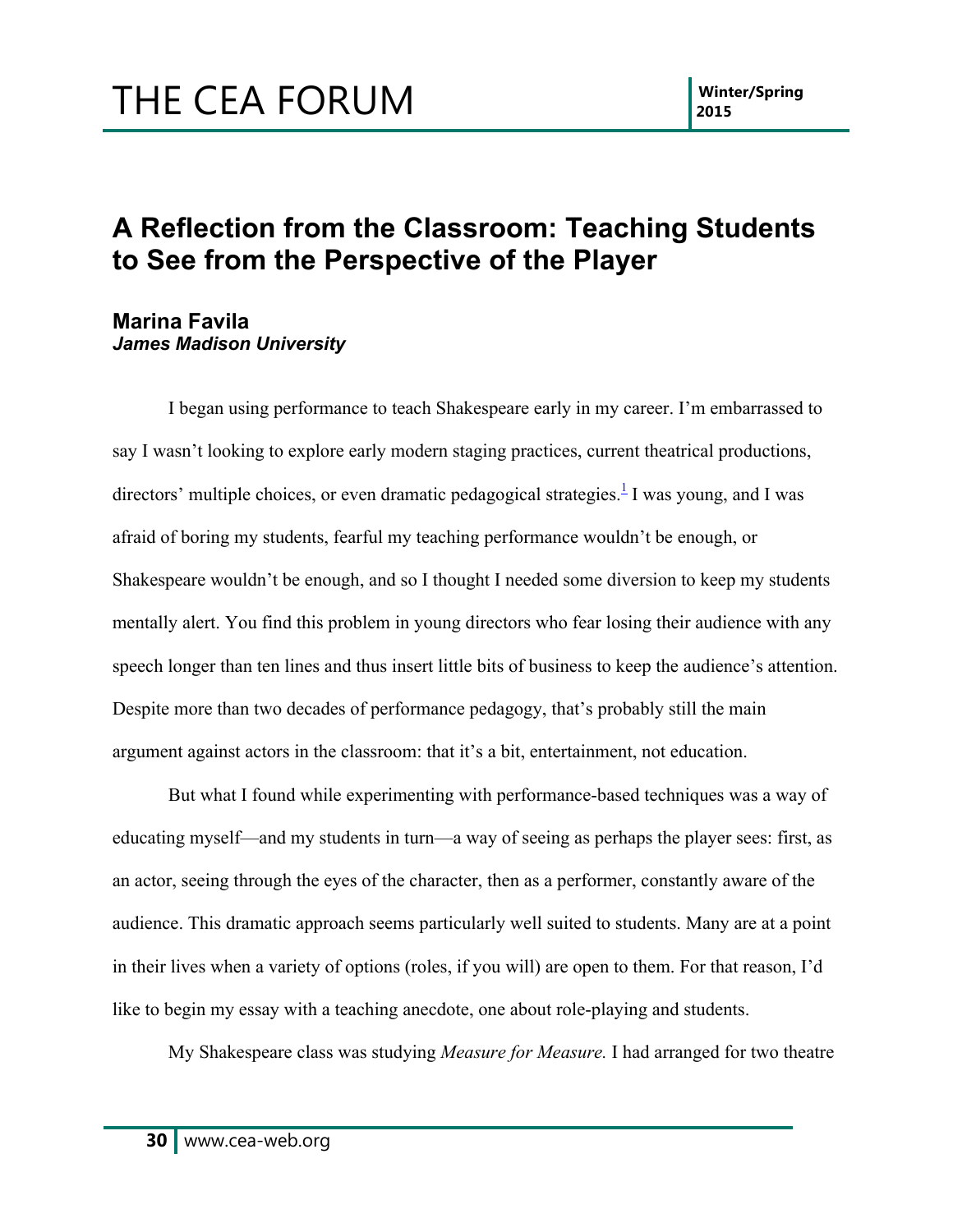majors to perform the temptation scene, where Isabella, a young novice, pleads with Chief Justice Angelo to spare her brother's life (a man imprisoned for fornication); and in the process of her chaste pleading, Isabella also arouses Angelo. When my Angelo's car broke down on the way to class, I was left only with my Isabella. And that was fine, as she was a terrific actress, and so we proceeded to analyze Isabella's speech. Tangey<sup>2</sup> (my student) performed Isabella a variety of ways: first cold and indignant in her plea for mercy; then shy, but warming to her subject; then sexy, warming Angelo's 'subject.' Each time we reevaluated whether that Isabella could fit with other things we knew about her character. And even when it didn't work (as, say, with the sexy Isabella) the performance still yielded something from the language, in this case, the hidden sexual innuendoes in Isabella's speech that made Angelo's response more understandable. Finally, one student, expressing her frustration at Isabella's position, demanded: Couldn't our actress play a stronger Isabella? One that was furious, spitting fire at the chief justice? Tangey said she'd be happy to try it, but she was getting tired of playing to a chair. Could she have a body on which to vent Isabella's anger?

Initially, no one would come forward. Then a student who always sat at the back volunteered: Michael, who was definitely smart, but who liked to style himself as the nononsense jock—what you see is what you get. He was willing to participate, but he wasn't willing to act and he wasn't going to let some little girl push him around. This was made obvious as the 6' 4" Michael swaggered down the deeply-tiered classroom, spun the chair around so he could straddle it, and defiantly placed his forearms on the back of the chair. Tangey went after him with everything she had, but Michael refused to respond, refused, really, to play, to step out of being Michael, the student, and into Angelo, the character. Either due to her frustration as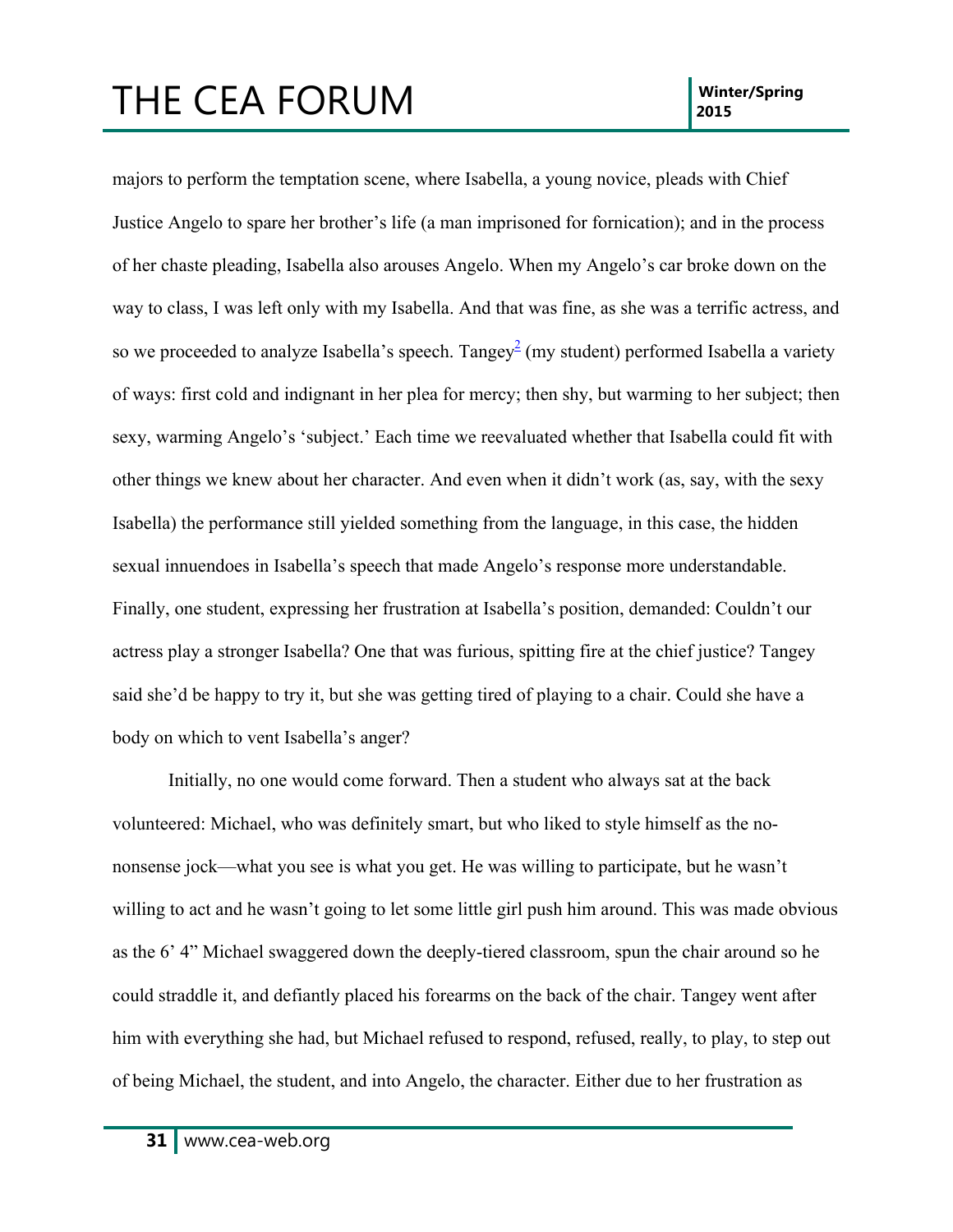Isabella or, more likely, her frustration as an actress, Tangey, at the climactic point in the speech, reached over to Michael's T-shirt, pinched one of two delicate areas on a man's chest, twisted, and then pulled him up out of the chair. I confess for a split second I saw my career flashing before my eyes, imagining the dean calling my department head to say Michael's mother was offended at the public nipple-twisting of her son. However, I caught my breath a second later when I saw Michael's response. His eyes rolled back, he dropped to his knees, and his face contorted into full comic agony. The class exploded in laughter.

For me, this was more than a light-hearted distraction for my students, but a moment of real theatre in the classroom, both for Michael and the student audience. No, Michael wasn't acting like Angelo, seeing through the character's eyes, but he did finally choose to act like an actor: to stop being a student watching Tangey act and start being a performer participating in the scene—playing, if not Angelo, then at least a part different from the one he had already styled for himself in class. More important, he stepped outside of himself to see with the audience's eyes, see what was needed at that moment for the performance to work, even if it was just to get the laugh. Max Reinhardt reminds us that it is a myth that actors ever forget the audience in front of them. $\frac{3}{2}$  The best actors read the audience's response, which changes nightly, in order to perfect their own delivery: they play with, not to, the audience.

More important, the student audience had the pleasure of watching this transition and thus enjoying the scene on two levels: watching Michael in agony and watching Michael acting as if he were in agony, choosing to be both student and player in front of them. The pleasure we receive from drama is largely due to this two layered response: we watch the character, we watch the actor, at the same time. $\frac{4}{3}$  Both the reality and the illusion are wedded together as equal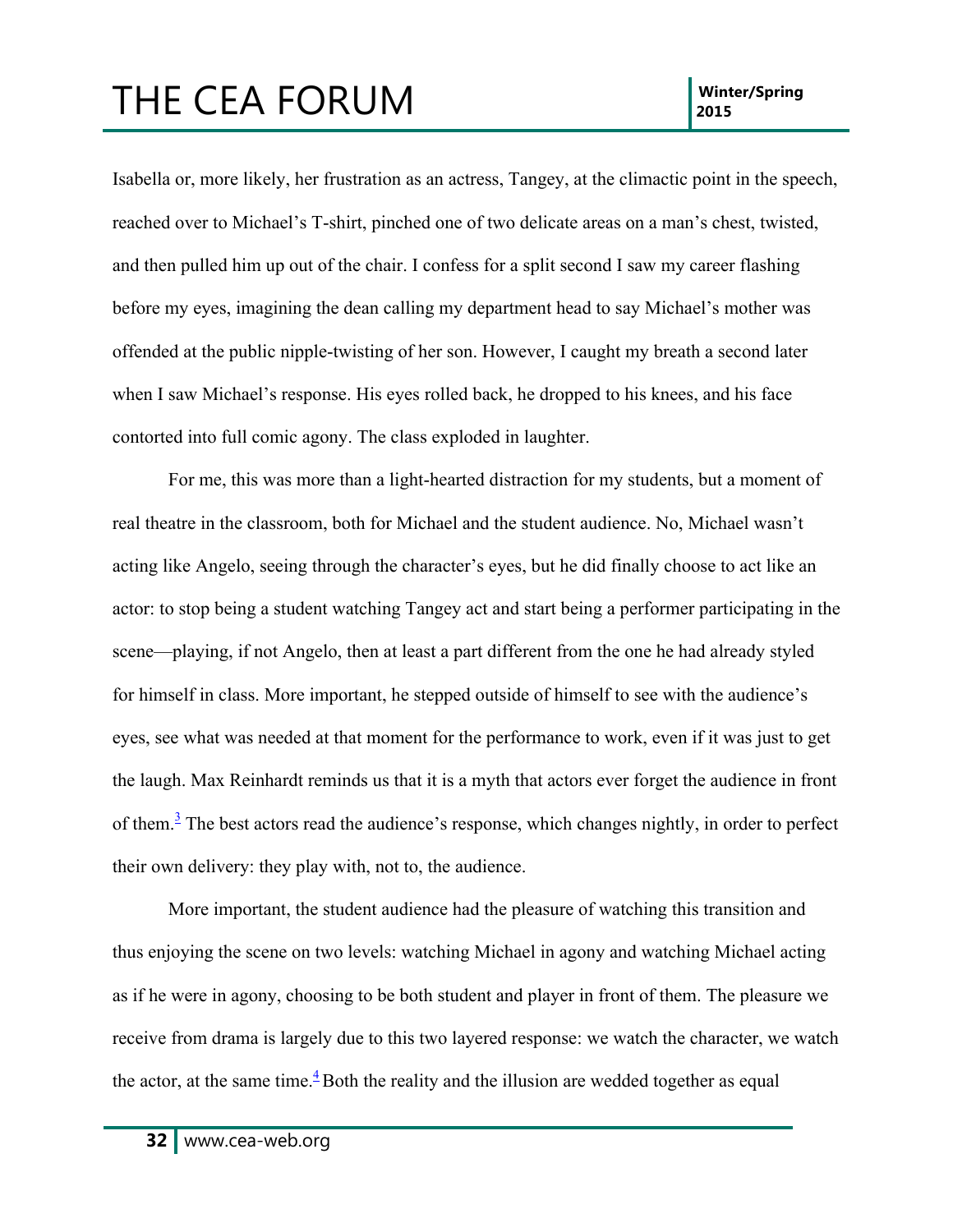partners to create drama. This is what makes theatre unlike any other art form, its ability to dramatize that which makes us unlike any other creature: that is to say, our ability to understand and enjoy something on multiple levels, much as we understand and enjoy metaphor.

Of course, this interchange of reality and illusion, especially when it comes to acting, is all over the Elizabethan/Jacobean map, thus making classroom performance a viable avenue not only to teach students how to imagine the drama they read, but also to locate and identify one of its main topics: the player. Certainly for Shakespeare, acting is a major trope for living: life is *like* theatre. And it makes sense; authors were often players as well as playwrights, their viewpoint shaped by their profession. Shakespeare's Globe playhouse was quite literally his world, filled with fretting, strutting actors, walking shadows, poor players, squeaky boy Cleopatras, counting down the seven ages of man in front of a packed house.<sup>5</sup> Early modern drama is filled with characters who play a part: Volpone, Vindice, Richard III, lago, Cleopatra, Falstaff, Faustus, Hieronimo, Hamlet, Hal, and all the comic heroines dressed as men. These characters are afforded an almost godlike power: they control their environment with an easy exchange of roles and manipulate their audience with a profound understanding of human psychology. Again, they see what their audiences see and act accordingly. Like Hamlet's First Player, they can create tears in their own eyes as well as another's. In some small manner, Michael joined those players (both the real actors and the character actors) when he stepped in front of the classroom and saw not only the audience, but how the audience saw him. To dramatize this metaphor, to make our students literally see from the stage, is to highlight their own personal connection to the power of acting.

This idea that acting holds a special power, some magic quality, goes at least as far back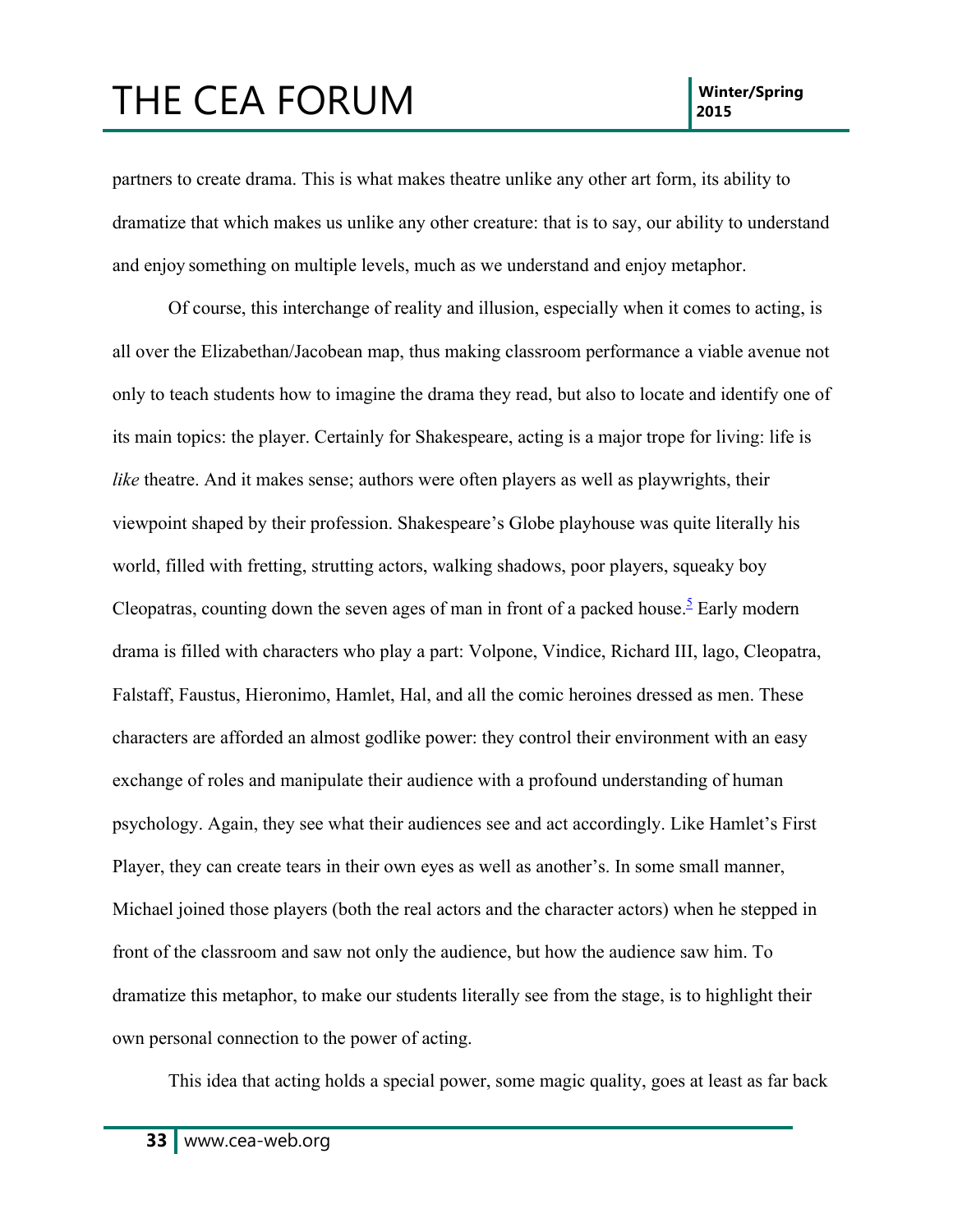to Greek drama, where players and audience were said to surrender spiritually to Dionysus, transformed by the performance that wed them, even more than the celebratory wine they shared (Grant 154). This magic was further embraced by the Italian Renaissance. In his "Oration on the Dignity of Man," Pico della Mirandola argues that acting defines human greatness, the dividing line between us and the animals, every creature assigned a role save the human being, who may play any or all parts proffered by the heavens: $\frac{6}{5}$ 

> "We have given to thee, Adam, no fixed seat, no form of thy very own, no gift peculiarly thine, that thou mayest feel as thine own, have as thine own, possess as thine own the seat, the form, the gifts which thou thyself shalt desire. A limited nature in other creatures is confined within the laws written down by Us.  $\ldots$  [T] hou may est sculpt thy self into whatever shape thou dost prefer.  $\ldots$ "

> Who is there that does not wonder at man? . . . [who] fashions, fabricates, transforms himself into the shape of all flesh, into the character of every creature.

 $(4-6)$ 

Jorge Luis Borges follows suit in his short story "Everything and Nothing" when he equates Shakespeare with God as the ultimate actor: a "whirlwind" of ever-changing roles, "many persons—and none" (249). Max Reinhardt, the flamboyant actor's director, likewise equates his actor with the charismatic: the player's transformation on stage is akin to the holy union of the stigmata.<sup>7</sup> Even Sigmund Freud waxes sentimental when faced with the human power to satisfy an unsatisfying life through the role-playing afforded by playwright, player, and audience. $\frac{8}{3}$ 

But in the tradition of early modern drama, acting's magic is both liberating and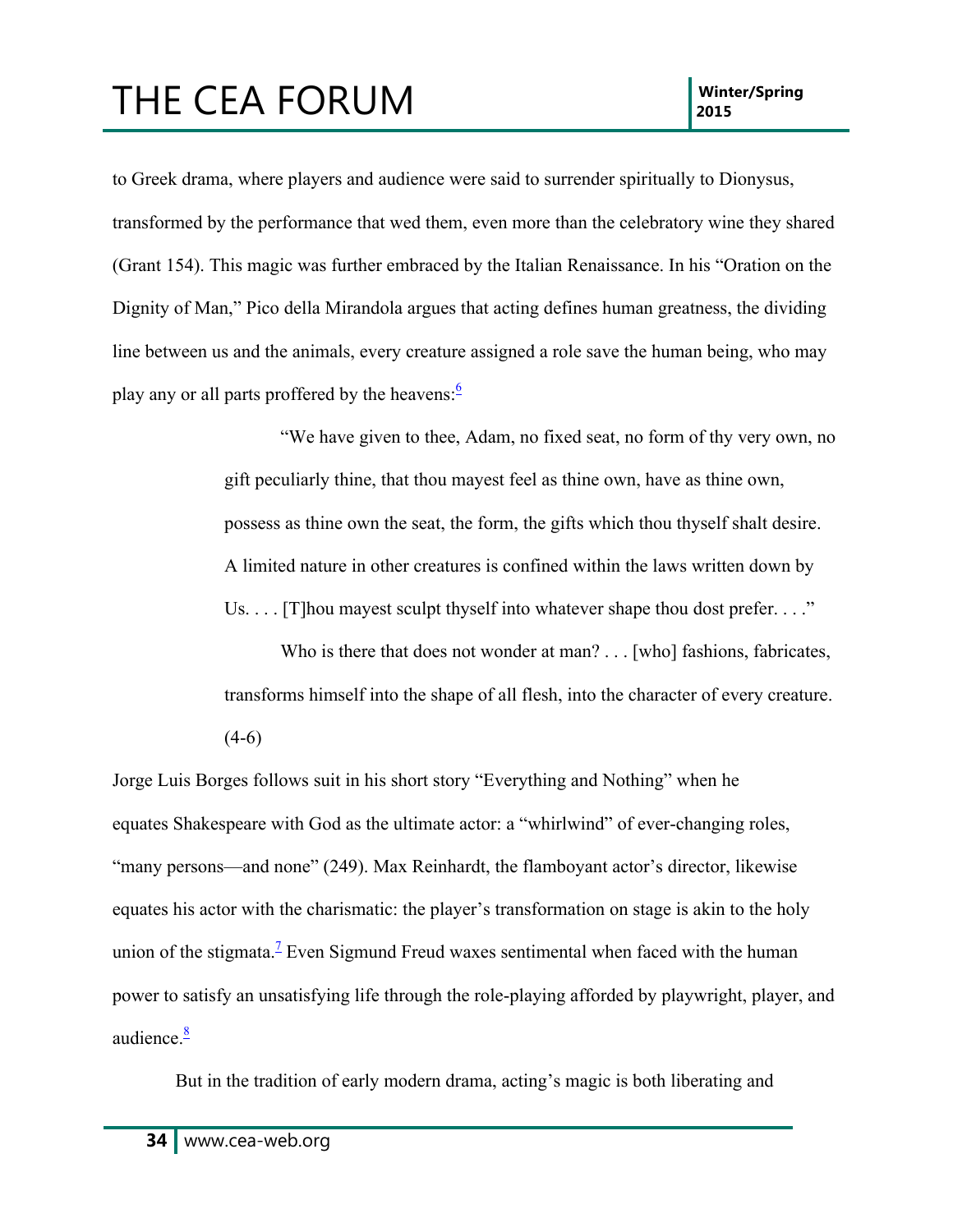# THE CEA FORUM **INSIDE A POST CONTROL** 2015

confining, and for this reason it is the perfect theme to trace for college students. Consider Ben Jonson's Volpone: Volpone is the consummate actor, building a fortune on his ability to play sick. The text is filled with theatrical references to costumes, props, Volpone's perfected timing of the death rattle cough. As such he controls his financial future, an illustration of Pico's minigod. But his greatest performance in the courtroom is followed by the fear that he really is getting sick:

I ne'er was in dislike with my disguise

Till this fled moment.

. . . . . . . . . . . . . . . . . . . . . . . . . . . . . . . . . . . . . 'Fore God, my left leg 'gan to have the cramp, And I apprehended, straight, some power had struck me With a dead palsy. Well, I must be merry And shake it off. A many of these fears Would put me into some villainous disease Should they come thick upon me. . . .  $(5.1.2-10)^{\frac{9}{2}}$ 

Suddenly Volpone is not the master actor playing to perfection a variety of roles, but an actor trapped in a role he can't escape. The illusion has become real, and literally does when he's punished with imprisonment, "cramped with irons / Till [he] be'st sick and lame indeed" (5-7- 123-24).

To a certain extent, the same holds true for Christopher Marlowe's Faustus, who plays the Vice character with his silly gags and Pope-bopping tricks till he believes he is the Vice character who "can ne'er be pardoned"  $(5.2.42)$ <sup>10</sup> despite Christ's blood streaming in the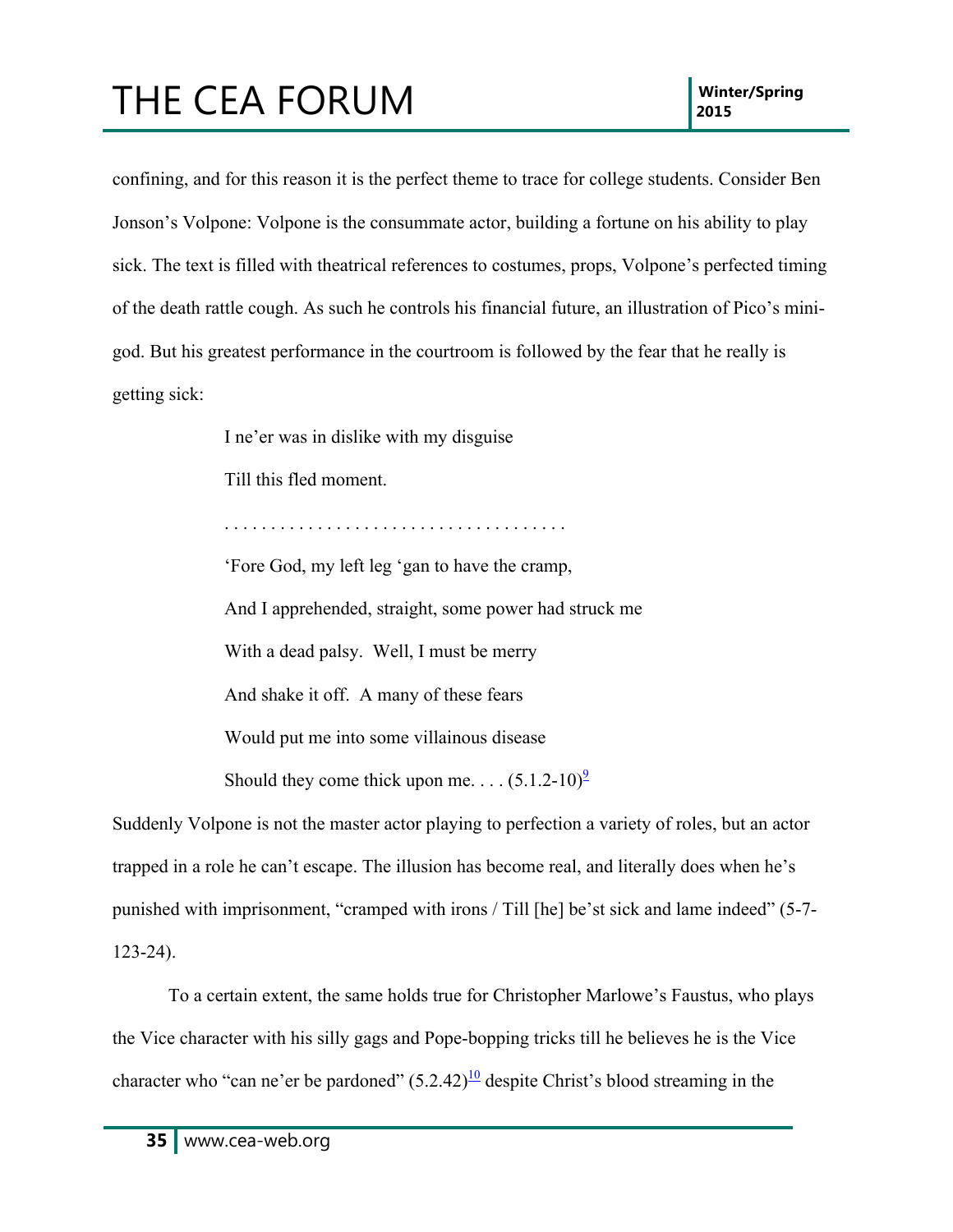firmament, nor repent despite his professed wishes to do so: "I do repent, and yet I do despair" (5.1.68). Even Richard III, who boasts himself a better actor than Proteus or the wily Ulysses, finds himself trapped in a role of his own making—only this time, I would argue, it's the role of the actor himself. On the eve of war with Richmond, the ghosts of all Richard's victims visit his dreams to curse his success. Richard wakes visibly shakened: "shadows tonight / Hath strook more fear in Richard / Than can the substance of ten thousand soldiers" (5.3.216-18). Shadows, of course, might only mean dreams or even ghosts, but for Shakespeare, shadow could also refer to the player. As such, it proves a strange remembrance of what Richard once was: the consummate actor in command of his audience. Now Richard's an actor without one. In the 'midnight blue' speech, he splits into a "thousand several tongues" (5.3. 193), calling for his departure from the stage. His life translates into a series of changing masks with no real living substance beneath—no heart, even to pity himself. Of course, you could argue that it is a guilty conscience that troubles all of these characters, but in psychoanalytic terms, a conscience holds the same free-floating ability as the actor: to see with a double vision, to step outside of yourself, judge yourself from the perspective of an approving or disapproving audience.

The majority of our students are in a perfect position to appreciate both the pleasure and the price of role-playing. Many are fairly young: eighteen to twenty-two. College proves their first real sojourn away from home, and thus they are placed in the position of trying to cross the bridge from the roles they have inherited (from parents' expectations, peer pressure, or Facebook self-fashioning) to the one role they desire, but have yet to identify. Many will try on a variety of roles before they leave our institution: in class, at work, at the Saturday night rave; and they will have the perfect audience, one that doesn't know who they were before and therefore must take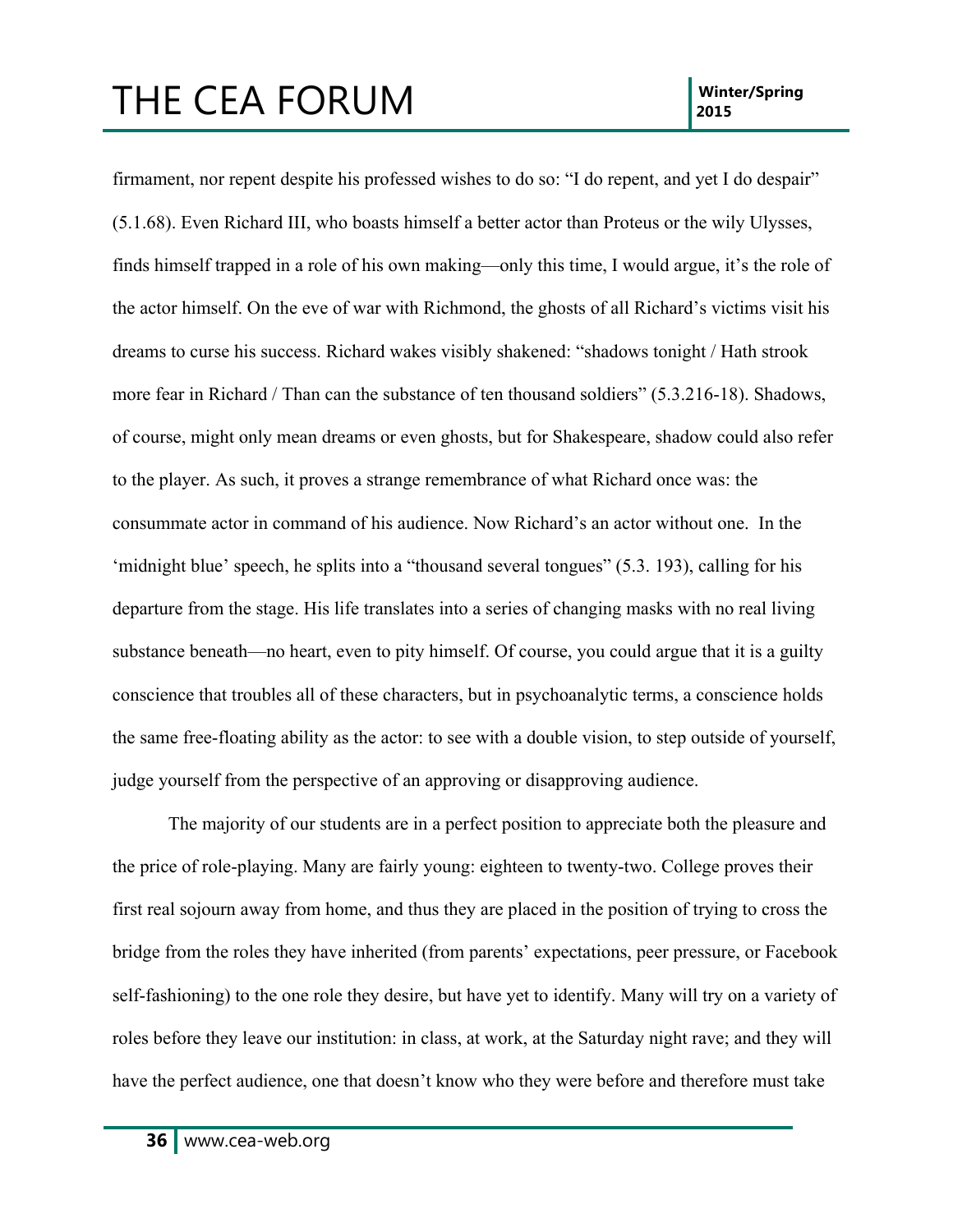their act at face value.

Many of their performances will become real. For there is truth in Hamlet's advice to his mother: "Assume a virtue, if you have it not . . . For use almost can change the stamp of nature" (3.4.167-75). And many of them will become trapped in the roles they play, like Volpone and Faustus and Richard III, for such is the danger of acting. Even our less traditional students, those older, with families, returning to school, can surely connect with the idea of role-playing, as a decision to return to college marks some dissatisfaction with your present part in life.

That students who act in the classroom are in a position to make literary and personal connections to an acting text is perhaps obvious. But students who stay in the realm of the audience make similar connections as they watch their peers take the stage (see Appendix A). In one of my Shakespeare classes, one student devoted his journal entry to an examination of his own changing perspective as an audience member:

> Today's class exercise really got me thinking about both *Hamlet* and life. . . . [When the actors arrived to perform Ophelia and Hamlet], I noticed that the guy [playing Hamlet] was in my history class. As he went through the scene and played a fairly good Hamlet, I needed to assess my impressions of him over the past three months. Throughout the semester, this guy spent a good portion of time talking about history and the particulars of certain events and happenings. Coming out of that class, I considered him a simple student who had no personality save for his inquisitiveness.

When he acted in class I got to see a side of the guy that I had in no way expected. He was lively, and was surging with personality. Granted, he was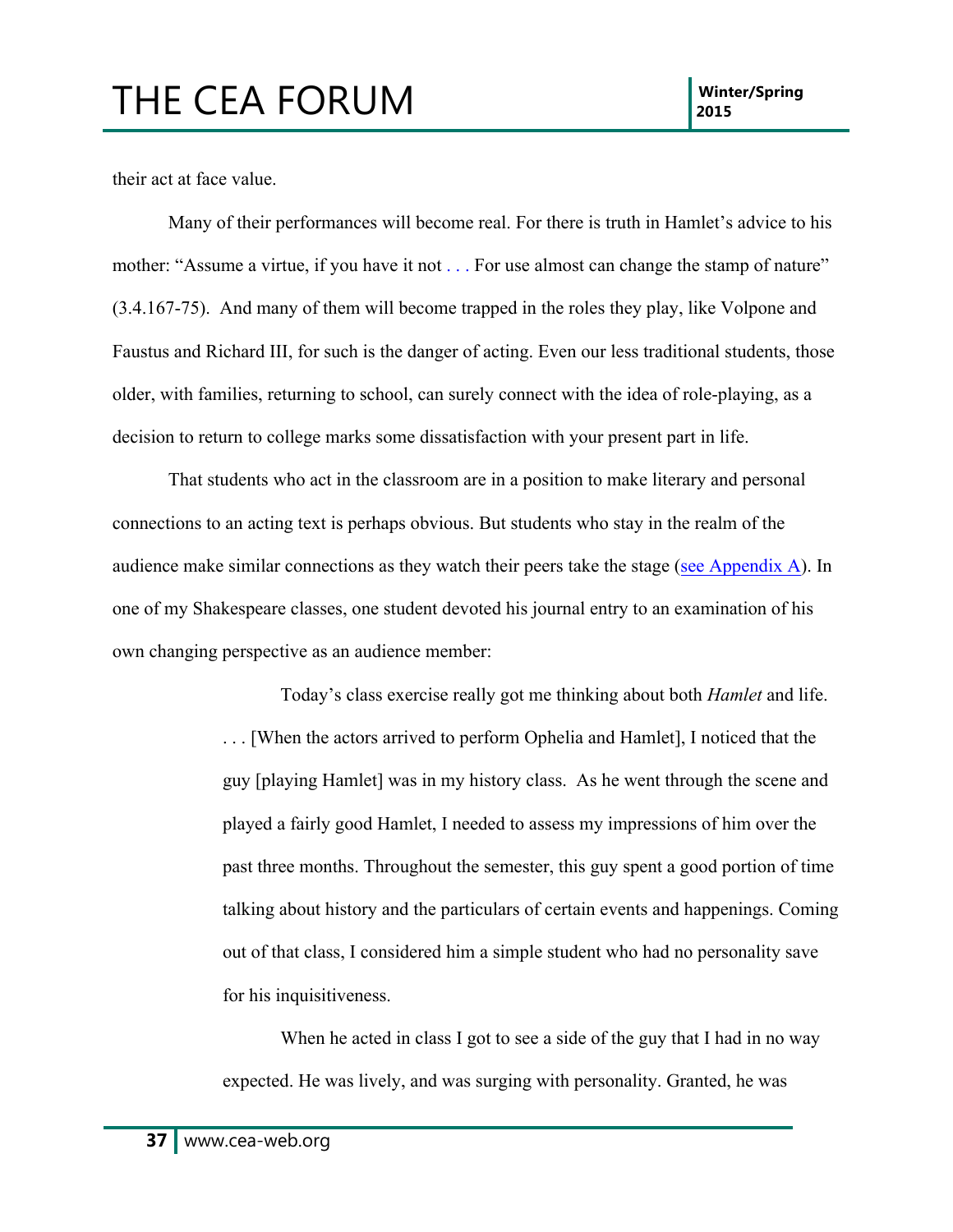acting, but 'going through the motions' can only get you so far— there's got to be something behind the acting that draws it on and encourages it. *That* was what I got to see.

My student goes on to address how his misreading of the student might parallel misreadings of *Hamlet,* both by critics and the other characters in the play who view the protagonist with a preconceived bias and thus see what they want to see. *Hamlet*, of course, is a particularly rich play to teach through the lens of performance, for Hamlet almost seems to identify his main rival as, no, not Laertes, not Fortinbras, not Pyrrhus (all of whom share his obligation to revenge), but instead the First Player, the actor who can cry real tears and thus prompts intense envy from the prince. Note Hamlet's decision to follow the actor's plan as opposed to the revenger's plot, putting on a play "to make mad the guilty and appal the free" (2.2.564). Hamlet also spends a good deal of the play acting mad, an act he surely qualifies every time he tells someone he's only acting. When you consider that he admits to almost everyone but Claudius (Gertrude, Horatio, Marcellus, Rosencrantz and Guildenstem) that he is not really mad, just acting, we must wonder if Hamlet wants his audience to view him as insane or as an actor (see Appendix B:1b).

But I would argue it's not Hamlet with whom most students identify, but Prince Hal, a character so attractive to all and so hard to pin down that Republicans claimed him as the literary prototype for George W. Bush, while Shakespeare scholars nominated Barack Obama as Hal's heir apparent.<sup>11</sup> Given that Generation Y is often viewed as a deciding factor in American presidential elections, deservedly or not, their kinship with Hal is telling. For the future Henry V is not only the perfect reflection of our students' position in life (one foot fitted in revelry and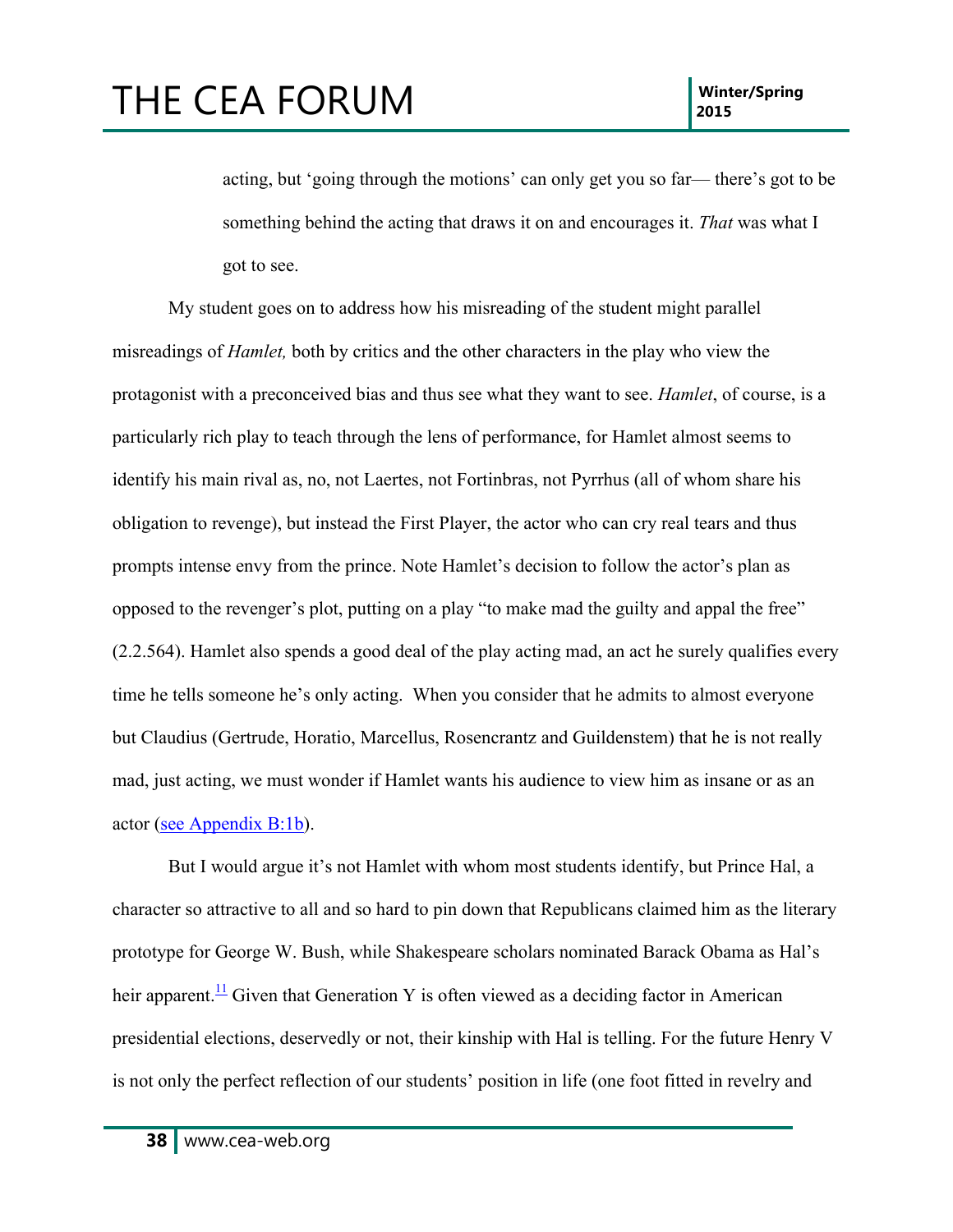rebellion, the other in responsibility), but also a character who succeeds by acting: I know you all, and will a while uphold The unyok'd humor of your idleness, Yet herein will I imitate the sun, Who doth permit the base contagious clouds To smother up his beauty from the world, That when he please again to be himself, Being wanted, he may be more wond'red at By breaking through the foul and ugly mists Of vapors that did seem to strangle him. If all the year were playing holidays, To sport would be as tedious as to work; And nothing pleaseth but rare accidents. So, when this loose behavior I throw off And pay the debt I never promised, By how much better than my word I am, By so much shall I falsify men's hopes, And like bright metal on a sullen ground, My reformation, glitt'ring o'er my fault, Shall show more goodly and attract more eyes Than that which hath no foil to set it off. I'll so offend, to make offense a skill,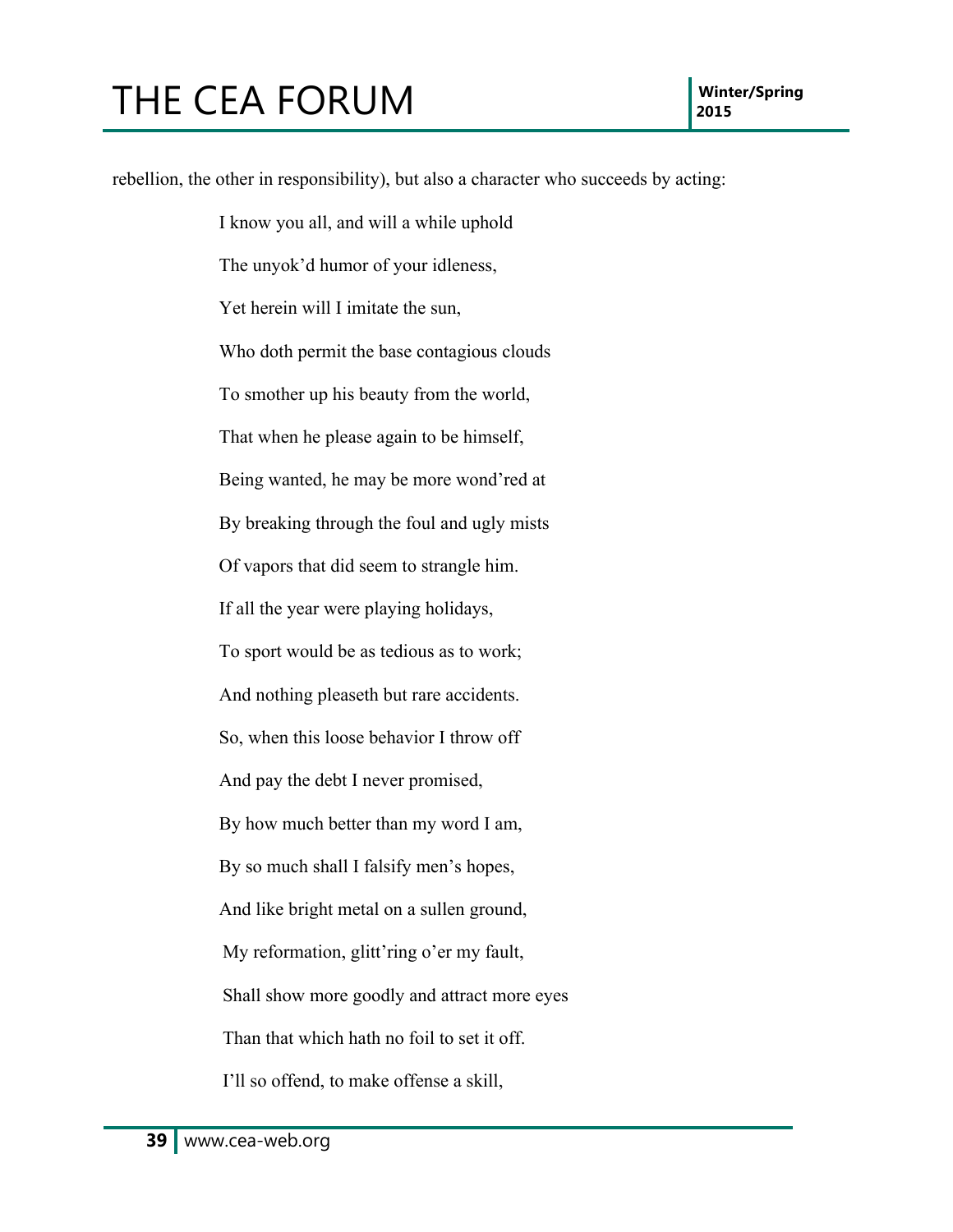Redeeming time when men think least I will. (*1H4* 1.2.189-211)

Prince Hal is not just a player, he's *the* player, confessing to the audience he has only been playing the part of the young fallen rascal—to father, Falstaff, and friends—in order to create a more dramatic entrance into the political arena. Though this ironic reading at least goes back as far as Harold Goddard's *The Meaning of Shakespeare*, <sup>12</sup> it always seems a revelation to my students, despite any awareness of current politics.

Success is an act. Hal's revelation is not just about inner honor, but acting and its power to get us what we want in life. Perhaps more important, it's about Hal's ability not only to play the madcap prince, but also to see with an audience's eye, to see how he'll be perceived by the Englishmen he'll one day rule. This explains his decision to redirect his past into one of underdog success. Whether this makes him a brilliant strategist, a faithless friend, or just a really good actor, the beauty of the classroom is our audience doesn't have to choose between the manipulative politician or the glorious warrior. They don't have to choose between the countless critics and directors who vehemently argue their vision of Prince Hal, because our audience is in a classroom, with an actor who will play the part as they direct and redirect. As students, they can explore fully all the roles Shakespeare suggested with his multi-layered text. That's something even a real performance can't give them (see Appendix B:1a).

Despite multiple articles, books, even book series that promote the use of performance in the Shakespeare classroom, some scholars still argue against the dramatic approach, especially when it concerns student actors. In "The Playwright's Voice: Rehearsing through Class Discussion the 'Kill Claudio' Episode," Robert Hapgood quotes Jan Kott as saying "What goes on in front of the classroom should *be professional*" (145), a perspective still held by some in the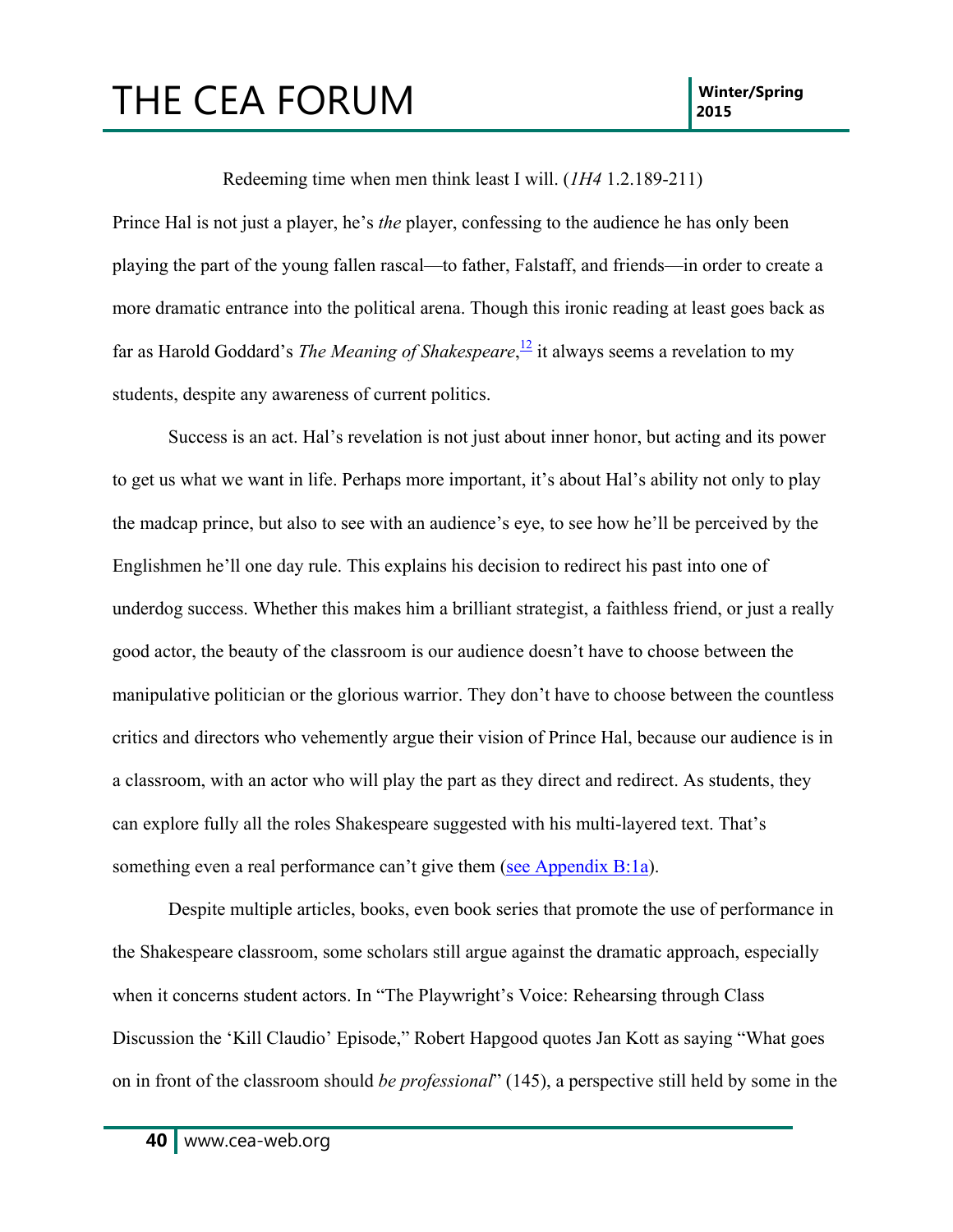academy*.* Obviously, I don't agree, even though I was lucky enough to have professors whose lectures proved incredible performances, though often delivered to a silent audience. What I hope I've illustrated here, however, is that acting in the classroom not only helps our students connect to Shakespeare's theatrical metaphors for life, but also provides them with a new way of seeing that will lead to success both in and out of the classroom.

I take my cue from Shakespeare. In *A Midsummer Night's Dream*, Theseus welcomes Bottom and his unprofessional troupe of actors. He further directs his audience, who do not want to see the play, to instead see with the players' eyes:

> The best in this kind are but shadows, and the worse are no worse, if imagination amend them *. . .* If we imagine no worse of them than they of themselves, they may pass for excellent men. (5.1.210-14)

This is interesting advice from the one character in the play who seems totally lacking in imagination, but Thesesus chooses to imagine the best from the worst. And it works, for the mechanicals' performance is usually the highlight of the production (see Appendix B:2). More important, dramatic tradition has it that the performance of *Pyramus and Thisbe* played not just for laughs, but for one crowning moment when one of the players breaks away and achieves a moment of theatrical glory. The vision of success is validated, the illusion now real, for both the characters and the audience. $\frac{13}{13}$ 

I hope my students are equally transformed when they either perform Shakespeare's lines on the classroom stage or watch that transformation from the classroom audience, that they learn to create their future in the style of Prince Hal, if not by acting per se, then by making the same careful decisions actors make every day: how to say something, how to take center stage, how to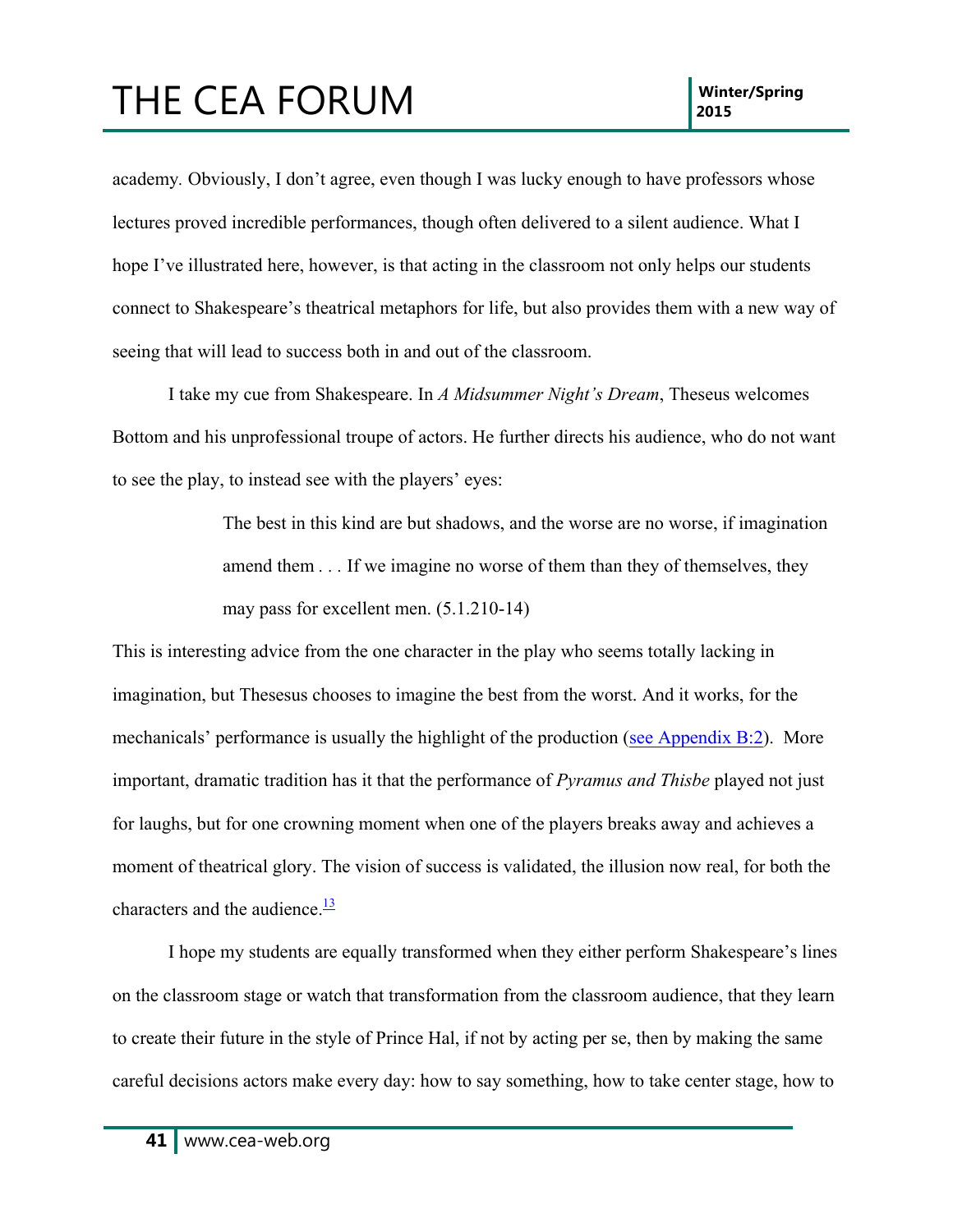exit gracefully. Like my former colleague Ralph Alan Cohen, I want our classrooms to be minirecreations of the Globe stage, for in a flood of natural light, we become aware of not only what we see, but also how we are seen by others. $\frac{14}{1}$  As such, we may learn to see the world through Theseus's eyes: with anticipation and good will.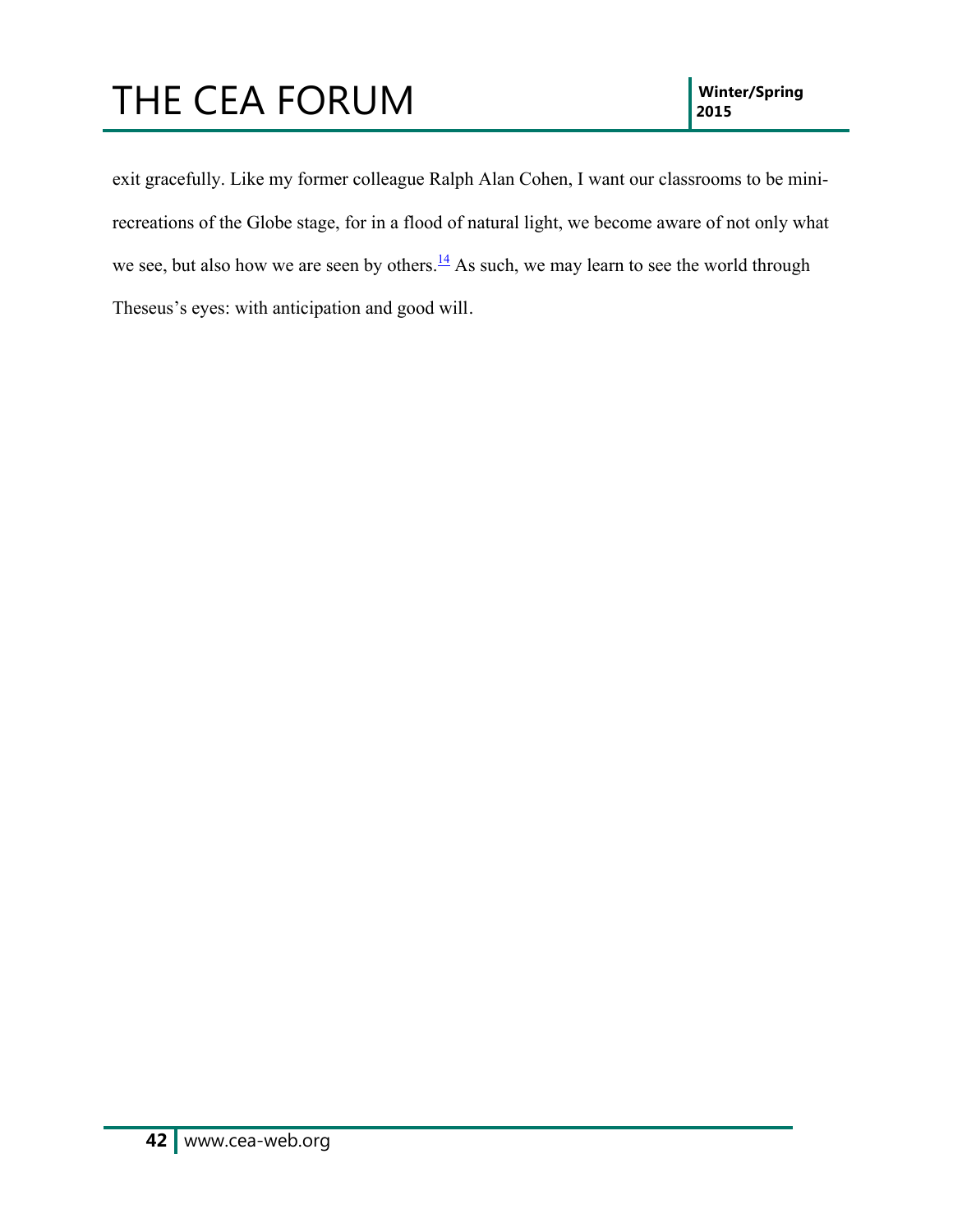#### **Appendix A: Between Acts**

To aid students in understanding the bridge between page and performance, I founded Between Acts, an ever-evolving group of actors (mostly comprised of James Madison University English and Theatre majors) who perform scenes in JMU English classes. Such a simple pedagogical approach not only enlivens discussion but also places the class in the middle of the performance, where students can see their theoretical readings played out upon the stage and redirect actors to argue for and against competing analyses. As such, students now participate in the process they were once critiquing.

This is not a difficult thing to do, nor does it take much time to organize. Student actors are trained to do cold readings for auditions and eager to ply their craft in a classroom where they can work through potential audition pieces or prepare for scene work. Sometimes these students don't even have time to rehearse with one another before coming to class. I do not require memorization, but ask only that students know the text well enough to move with it and take direction. And while the purpose is for my students to develop into more astute critics, actors in the classroom can also offer an interesting perspective on character motivation and audience interaction, especially when it comes to blocking choices and potential asides.

The scenes you choose needn't be long. In fact, the shorter the scene the better, for the gold to be mined here is in redirection. Even a four-line dialogue can affect meaning and audience perspective when actors change their delivery through inflection, movement, and facial expression. How these characters enter or exit, who leads, who dawdles, who follows whom, who moves downstage center or talks to the audience—all of these choices must be made by an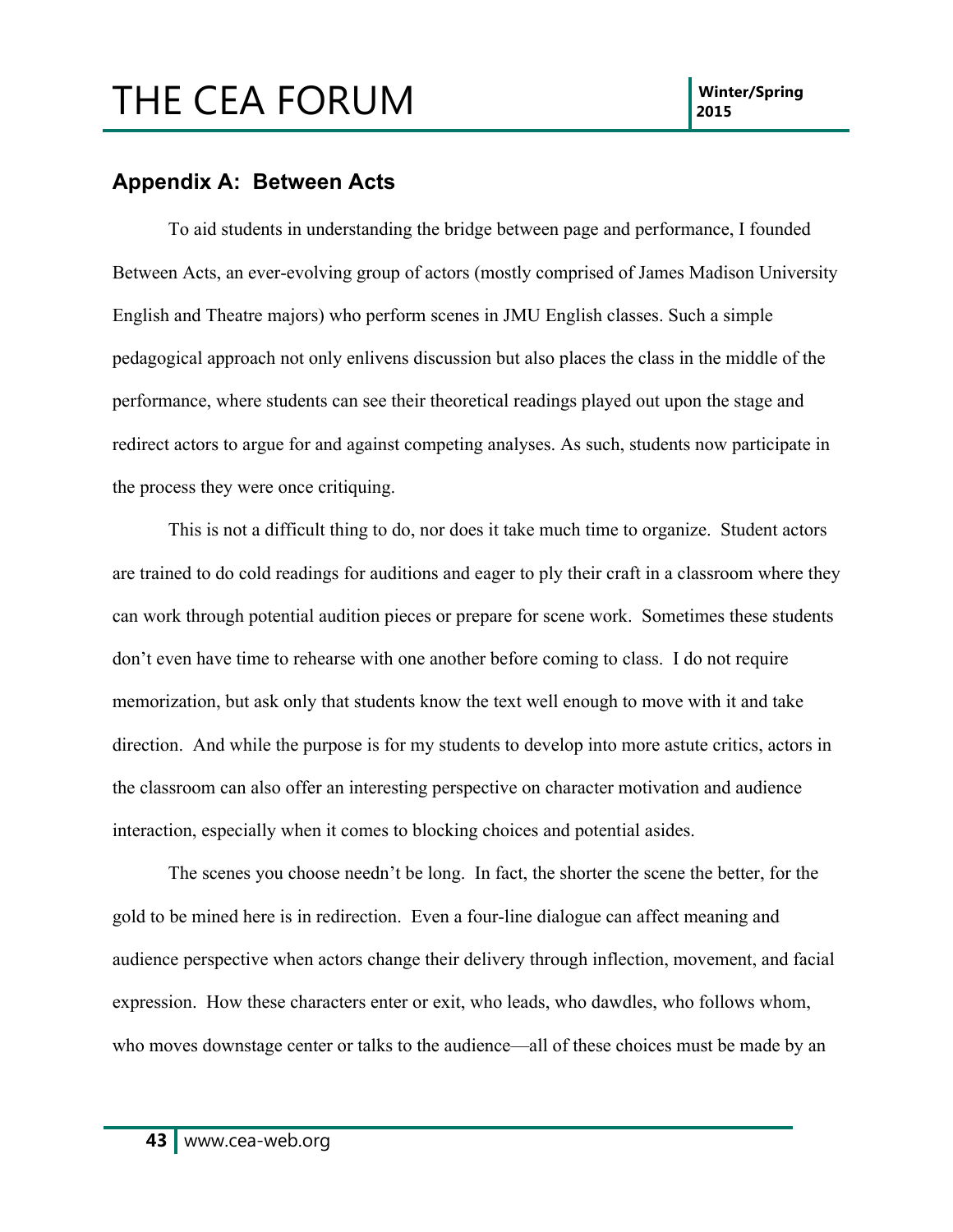# **THE CEA FORUM**

actor or director, and can change which character will be trusted or liked or despised or

applauded by the audience.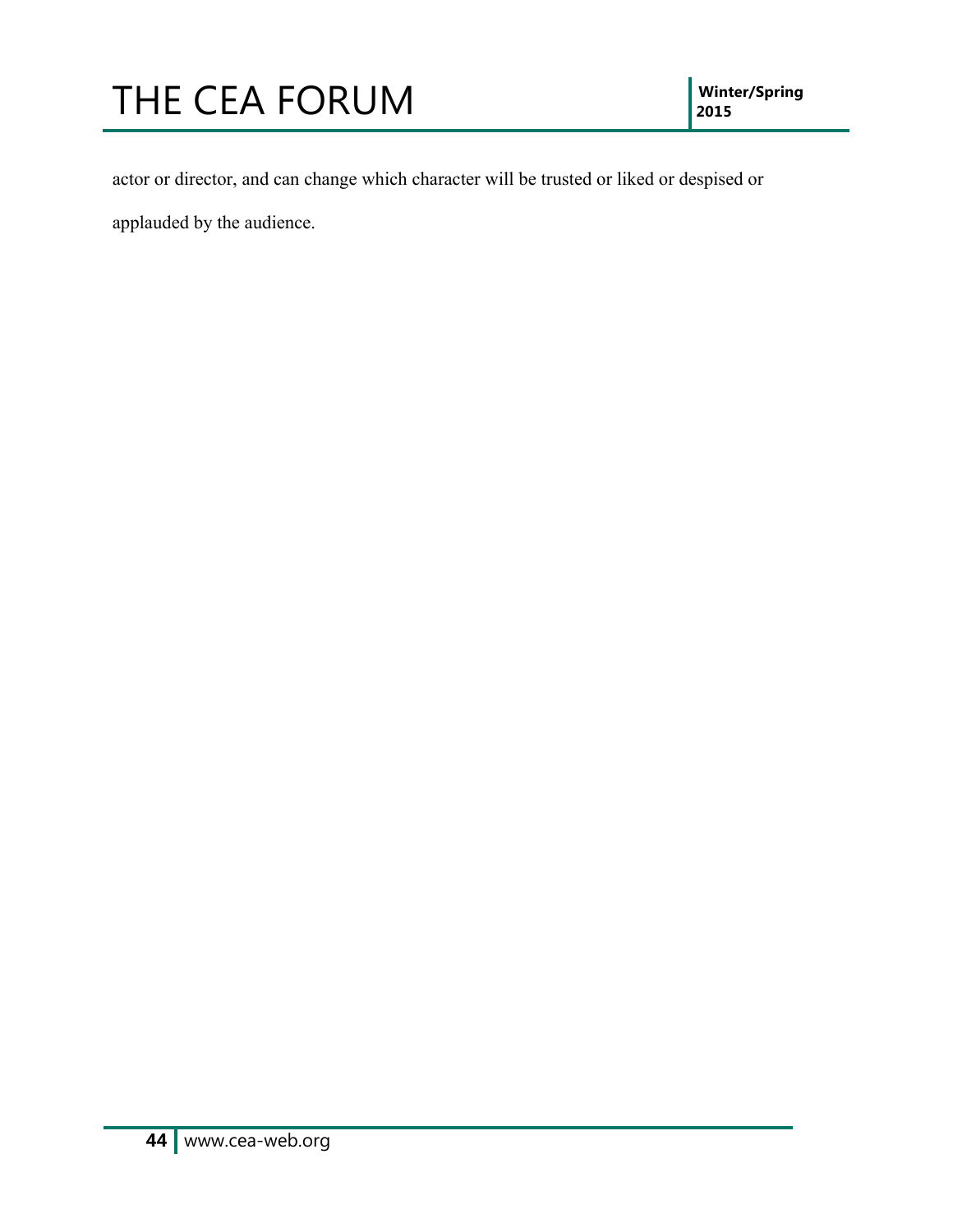#### **Appendix B: Classroom Ideas**

Given that this is a journal devoted to pedagogy, I wanted to offer a few of my favorite lesson ideas that link acting in the classroom with acting in the text. They are not particularly original, but they have always proved successful for me as a teacher.

#### **1. Using Outside Actors in the Classroom**

As I argued in the essay, Hal and Hamlet hold great fascination for undergraduate students. This makes sense. The historical Hal may have only been sixteen at the battle of Shrewsbury and Hamlet is technically thirty, but both characters read as if they are young college students, transitioning from child to adult: princes, not kings; sons, not fathers; prone to rebellion and resistant to familial expectations. Both characters **e**xist in a no man's land of sorts, unsure of how they fit into the new configurations of their respective courts. Student discussion often revolves around how each character is shaped by parental figures: the usurping King Henry and Vice-friendly Falstaff, Hamlet's vengeful ghost father and murderous father-in-law. As such, many students see an identity crisis, whether it's there or not, in these smart, language-savvy characters, trying to find a way to the person they wish to become.

**a.** The play within a play in *Henry IV, Part I* (2.4.394-476) is an obvious scene to perform in class and will get to the heart of the lead character, despite its focus on Falstaff. Students easily identify with the situation: two buddies practicing what one of them will say to his disappointed dad. They'll also love the impromptu role-playing for its plethora of witty insults; but any scene can be played more than one way, and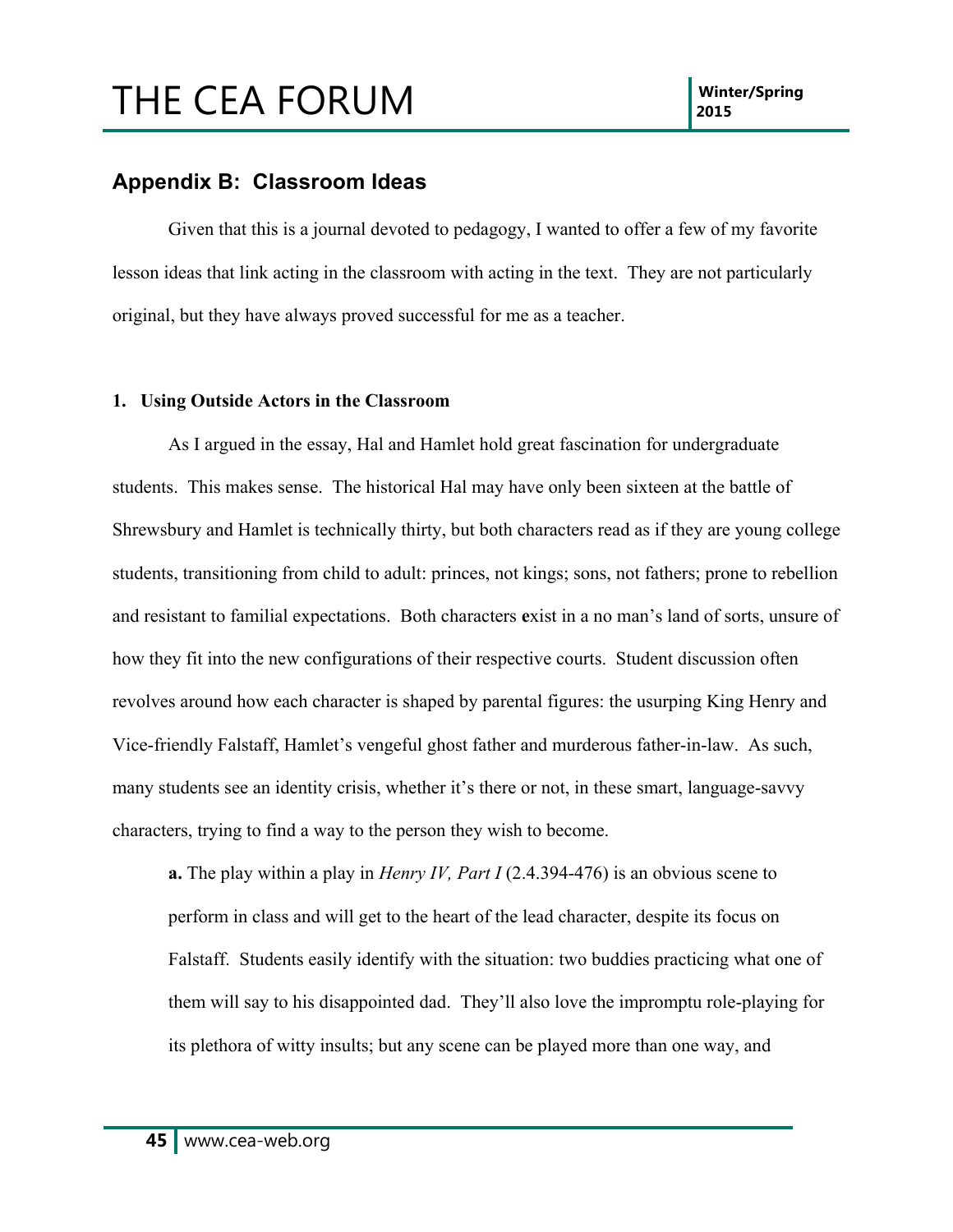redirection—especially of Hal's final rejection of Falstaff, "I do, I will [banish you]" (2.4.476)—always gets the students to rethink Hal's part in the relationship. Is he really Falstaff's friend? Is he threatening or warning him? Is Falstaff right to worry that his best friend will "hang a thief" when he takes the throne (1.2.60)? Such a discussion will take you back to Hal's "I know you all" soliloquy (1.2.189-211). Having your Hal actor perform this speech right after the joy of the play extempore will lead to a discussion of Hal's ability to 'act' in life and to use that act to his best advantage.

Here, too, is a place where you can include your students in the performance. Divide the class into a Globe audience: nobility, middle class, and groundlings. Forcing them to take on a perspective based on early modern status will bring a variety of responses to Hal's confession that he has a plan to overcome his troubled past and is simply biding time in the tavern world. The assured hoots from his reference to "those base contagious clouds" (1.2.192) will delight the class and may change your student actor's performance as well. This could further lead to a discussion on timing in both the actor's performance and Hal's political plans to redeem "time when men think least [he] will" (1.2.211).

**b.** *Hamlet* is a great play to teach when talking about acting, role-playing, and selfdiscovery, and one of the obvious reasons is the acting troupe that graces its cast. Close attention to Hamlet's interaction with the actors helps students not only to understand the troupe's importance, but also to perfect their close reading skills. Have the First Player's Pyrrhus/Hecuba speech (2.2.468-497, 505-518) performed side-by-side with Hamlet's aesthetic and emotional response to the actor's talent (2.2.549-606). Such a back-to-back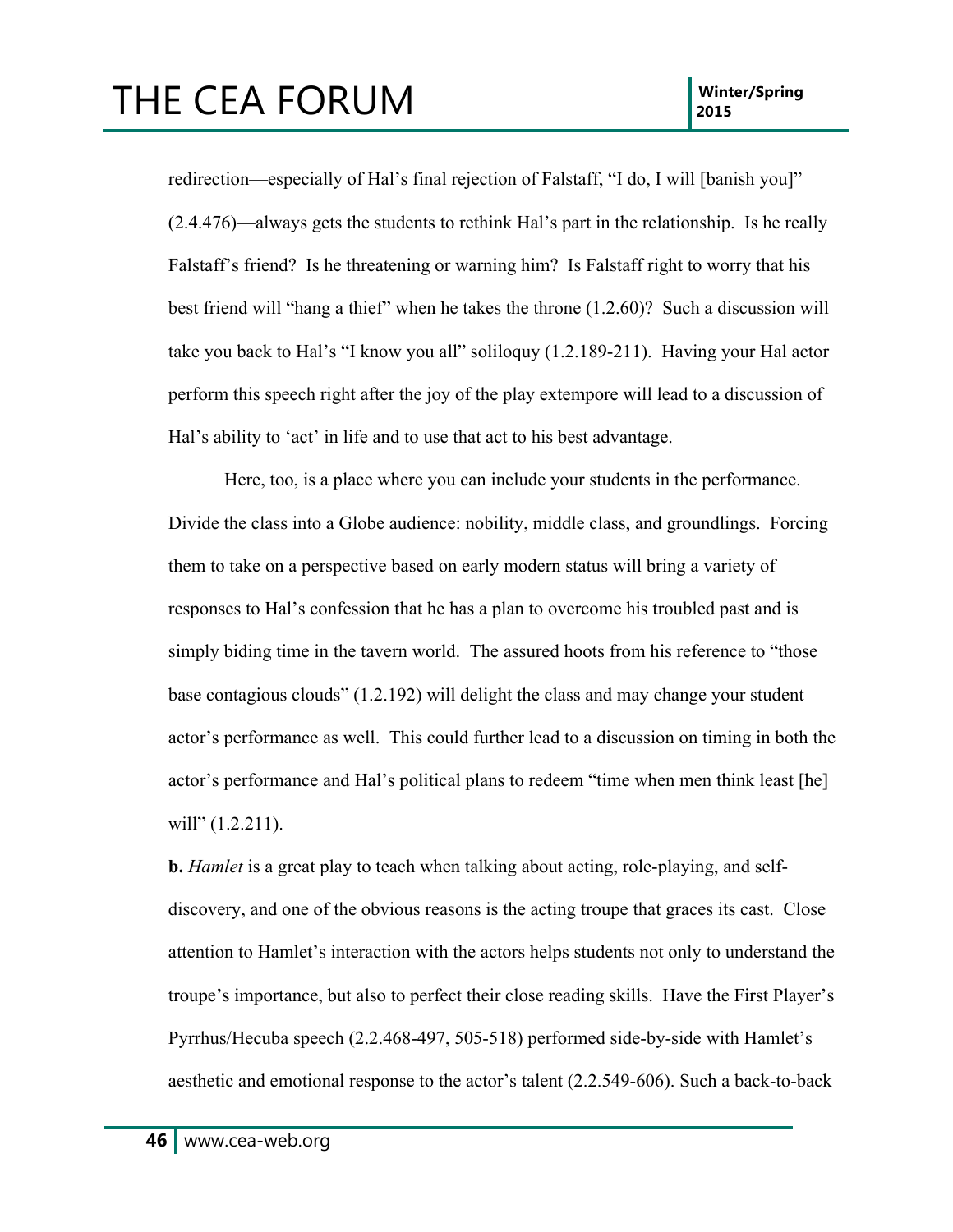### THE CEA FORUM **INSIDE A POST CONTROL** 2015

pairing can prompt a rich comparative discussion. You can start by talking about acting styles in early modern England through Hamlet's advice to the actors. His argument for a more natural style against an over-the-top one can easily be applied to these two speeches, with students deciding which First Player works best in the play at this moment. How would the Player's performance show that he is different from the other actors onstage, from Hamlet himself, who also recites a good long speech? Have your students dictate gesture, movement, style, voice, as well as placement on the stage and interaction with the audience. Ditto for Hamlet's following soliloquy: Are Hamlet's eyes dry or glassy? Is he filled with or void of emotion as he berates his lack of action? And what do they make of Hamlet's decision to put on a play as opposed to sweep to his revenge, to take the position of a director as opposed to the position of Pyrrhus, the revenge hero in the speech he has requested? Bring in Heywood's famous *An Apology for Actors* anecdote, where an audience member confesses to murder at a play with a similar crime.<sup>15</sup> This should lead to a fun discussion on the power of drama or, at least, the belief in that power in Shakespeare's time.

#### **2. Having Your Own Students Take the Stage**

You don't have to have outside actors to drive home the point that Shakespeare took special care to write his plays for the stage. Embedded stage directions are everywhere, directing the actor on how s/he should perform each scene or directing the audience on how they should imagine the scene's location: hot or cold, morning or evening, wind howling or stars shining, the blessings of nature or omens of ill-fortune, all delivered through language for a stage with little scenery or lighting effects. A fun way to illustrate Shakespeare's brilliance in shaping the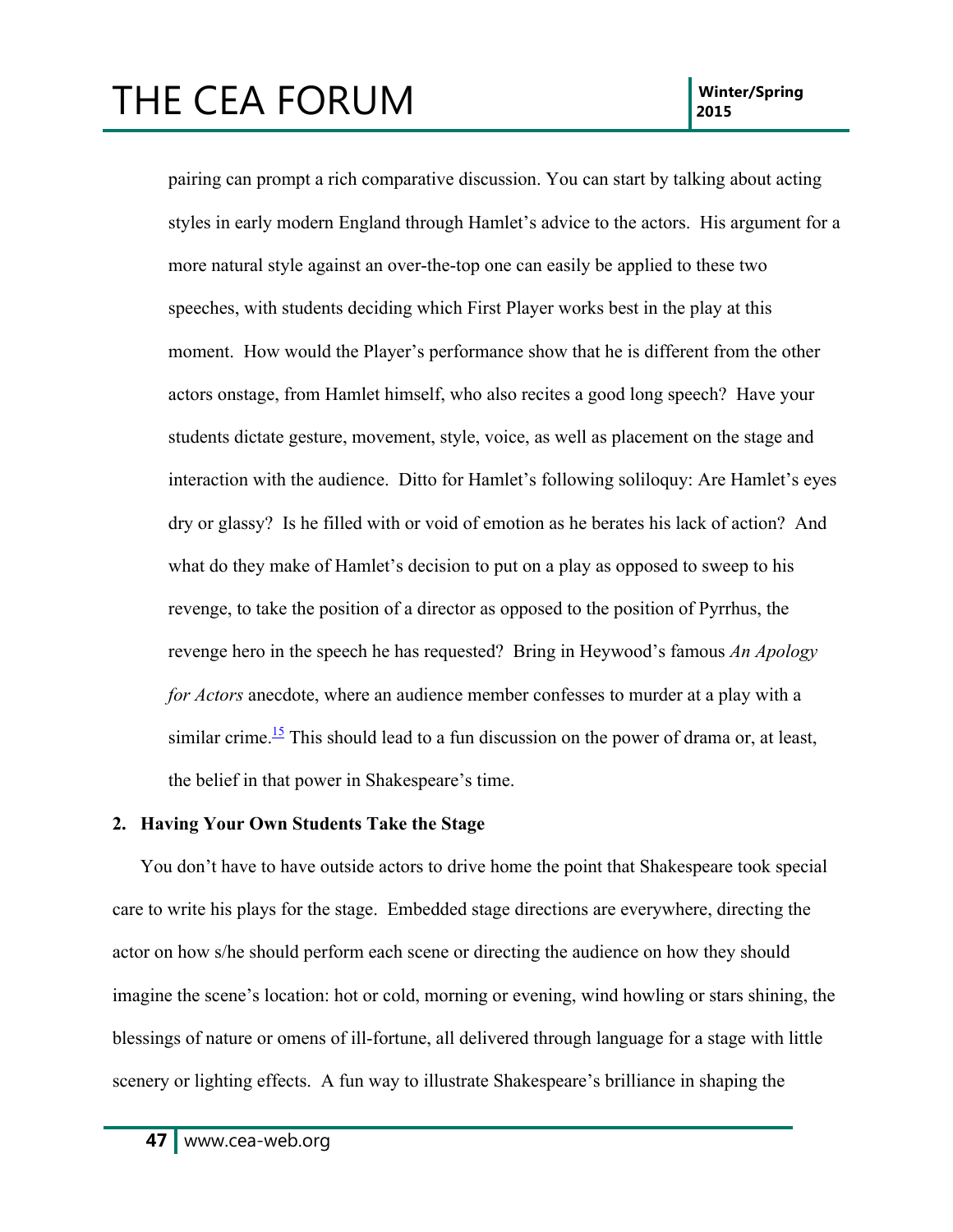performance of his plays through rhetoric is the mechanicals' production of *Pyramus and Thisbe* (5.1.108-357) in *A Midsummer Night's Dream*, and not just because it allows you to talk about the double-framed audience or romantic parallel plot. The great thing about *Dream*'s little play within a play is that it can be performed without any notice at all in your classroom. Prepare a list of cue scripts for the cast, with only the lines of each character and a few words for their cues. Students playing the parts of the mechanicals will obviously have to stand and deliver, but students playing the parts of Theseus's chatty court can stay in their seats (these latter roles are great for students who want to participate but are often too shy to contribute). Remind the students playing the actors that they need not know the lines or even be good actors, for the mechanicals are not professional and merely enthusiastic. Watching the play unfold as students strain to hear their cues, find their exit lines, or deliver their speeches without stumbling through them should bring the requisite laughs from the student audience and possibly even the actors. In fact, if the actor playing the Prologue follows Shakespeare's punctuation cues, s/he will definitely succeed in making no sense, ensuring even more laughs. Of course, if you have a ringer in your class, you might alert that actor s/he will be cast in the part of Thisbe, and that this comic role could develop into a seriously tragic one in the final death lament. This will not only follow an old theatrical tradition of the play, but also potentially stun your students and lead to a discussion on the transformative power of acting.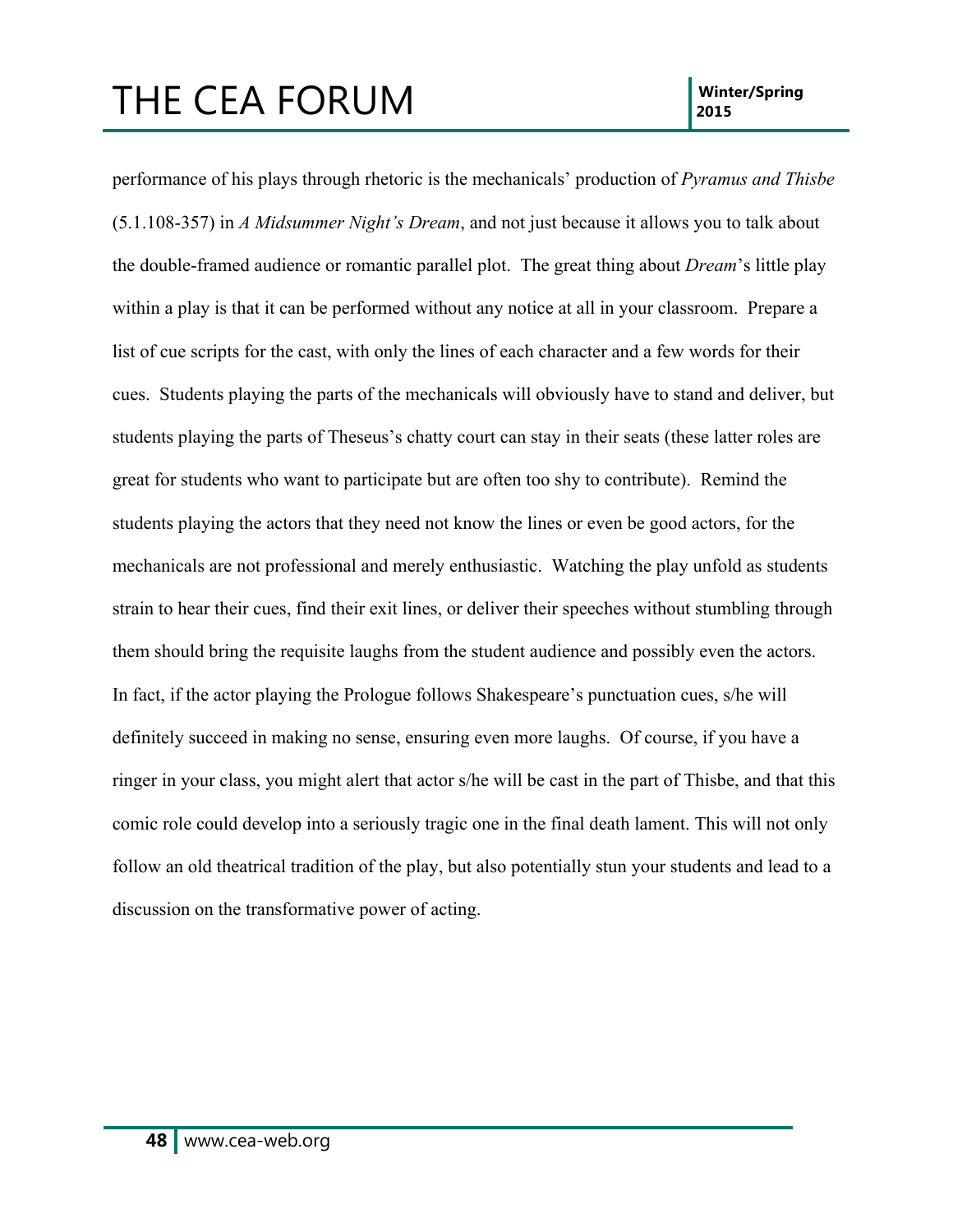#### **Notes**

<sup>1</sup> Pedagogical studies on using performance in the classroom have flourished for more than twenty years, including multiple articles and themed issues published by various academic journals too numerous to list. A quick look at *Shakespeare Quarterly* would give you a sense of how popular the topic has become. An interested reader should begin with MLA's *Teaching Shakespeare in Performance*, or for a practical hands-on approach, Ralph Alan Cohen's *ShakesFear and How to Cure It*: *A Handbook for Teaching Shakespeare.* Giles Block's *Speaking the Speech: An Actor's Guide to Shakespeare* might also prove helpful, given its focus on Shakespeare's language as spoken, and how the shifts from prose to rhyming verse to unrhymed verse contribute to understanding the characters as well as the plays.

 $2$  Though all students gave permission for me to use their experiences and journal entries, I have changed their names in the essay, with the exception of Tangelia Rouse, who is now pursuing her career as an actress in Hollywood—successfully! <sup>3</sup> Max Reinhardt argues in "The Actor" that it is "a fairy story that [the actor] can ever forget the audience. Even in the moment of highest excitement the consciousness obtrudes itself upon him that thousands are following him with breathless, tremulous suspense through the last doors opening to his inmost self" (excerpt in *Actors on Acting* 297).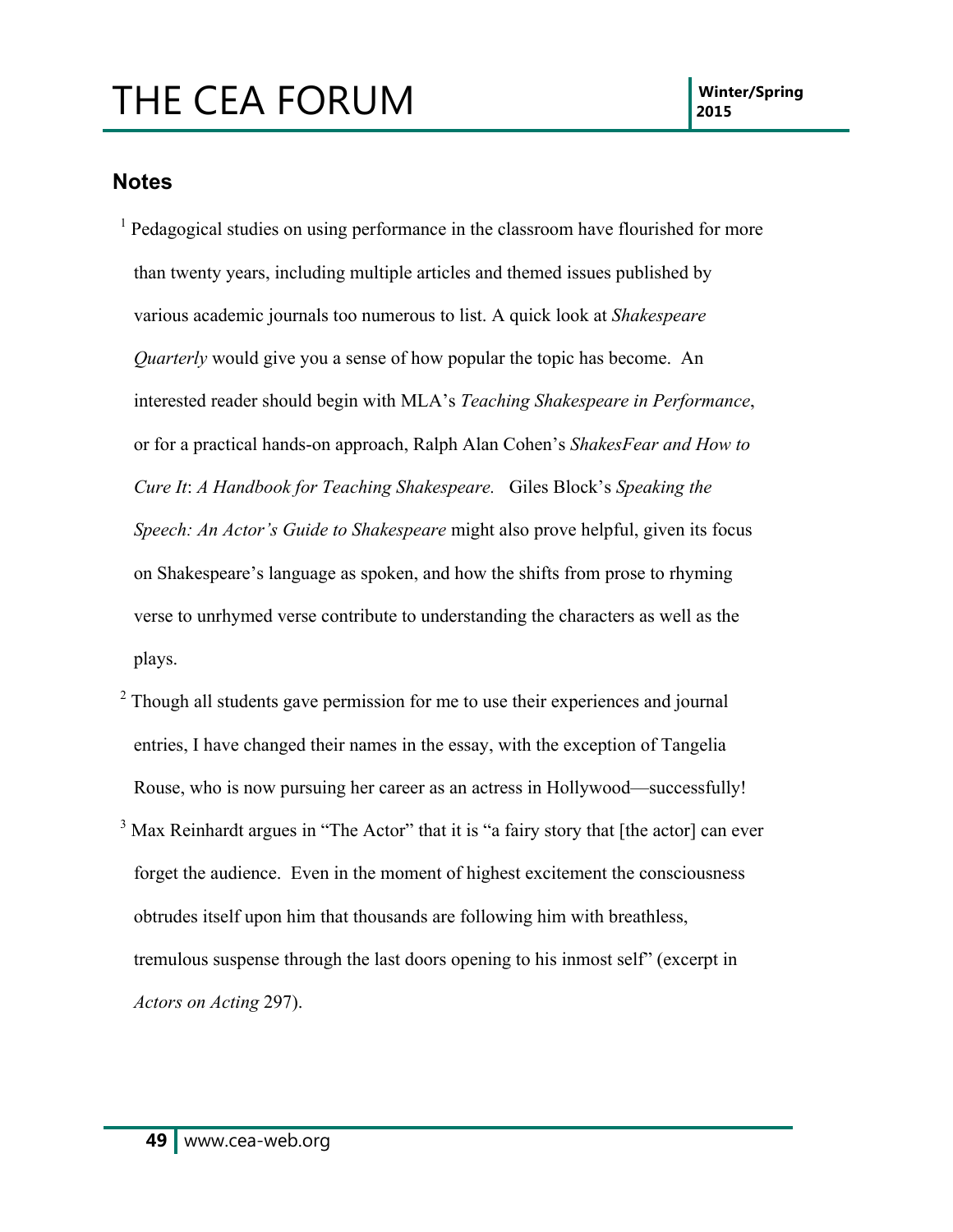- <sup>4</sup> I witnessed a dramatic example of this idea at an NEH Conference on Renaissance and Shakespearean Staging at James Madison University, Summer 1995. One of the American Shakespeare Center's actors read a speech as if she was just getting her hands on the text for the first time. She began haltingly, as the lines were new to her, but as she continued, she warmed so quickly and naturally to the role, it became obvious that she had practiced it earlier. The pleasure of the audience was two-fold: we watched an actor plying her craft as well as being seemingly taken over by the role and thus disappearing before our eyes. (At the time, the acting troupe was called Shenandoah Shakespeare.)
- <sup>5</sup> These are obviously just some of the many references Shakespeare makes to the person/player analogy, the first three from *Macbeth* (5.5.24-25), the fourth from *Antony and Cleopatra* (5.2.220), and the last from *As You Like It* (2.7.138-65). These and all quotations from Shakespeare's plays are taken from David Bevington's *Complete Works of Shakespeare* (NY: Pearson, 2009).
- <sup>6</sup> Alvin Kernan makes this connection between Pico della Mirandola and Volpone and Mosca in his introduction to the Yale Ben Jonson edition of *Volpone*; see pages 14- 15.
- $<sup>7</sup>$  In "The Actor," Reinhardt waxes lyrical on the divinity of the actor: "The actor's</sup> power of self-suggestion is so great that he can bring about in his body not only inner and psychological but even outer and physical changes. And when one ponders on the miracle of Konnersreuth, whereby a simple peasant girl experiences every Friday the Passion of Christ, with so strong an imaginative power that her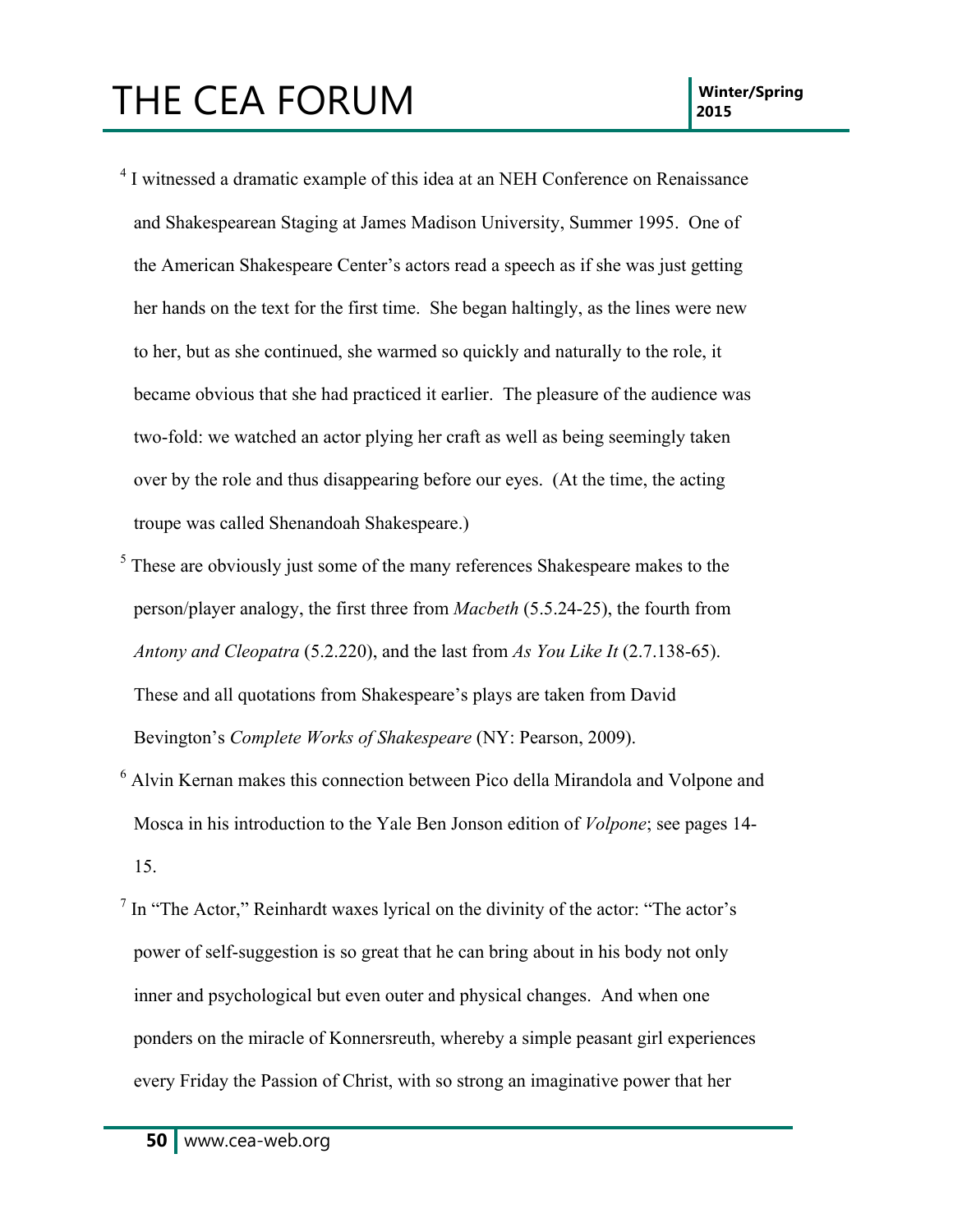#### THE CEA FORUM **INSIDE A POST CONTROL** 2015

hands and feet show wounds and she actually weeps tears of blood, one may judge to what wonders through a mysterious world the art of acting may lead; for it is assuredly by the process that the player, in Shakespeare's words, changes **utterly** his accustomed visage, his aspect and carriage, his whole being, and can weep for Hecuba and make others weep. Every night the actor bears the stigmata, which his imagination inflicts upon him, and bleeds from a thousand wounds" (299).

- <sup>8</sup> The main gist of this argument may be found in Freud's *Totem and Taboo*; for a quick summary see pages 509-510 in the Peter Gay anthology *The Freud Reader*. Though "Creative Writers and Day-Dreaming" does not deal specifically with drama, Freud also offers in this essay a connection to the writer and his audience, one where aesthetic pleasure blends with our inner reality; see in particular pages 440-43 in *The Freud Reader*, where the essay is also anthologized.
- <sup>9</sup> All quotations from *Volpone* are taken from Jonas Barish's edition of the play (Arlington Heights, IL: Harlan Davidson, 1958).
- <sup>10</sup> All quotations from *Doctor Faustus* are taken from Sylvan Barnet's edition of the play (NY: Penguin, 1969).
- $11$  There were multiple positive allusions made to George W. Bush as Prince Hal during his campaigns for president, focusing on his delinquent past then sudden turn to religion, honor, and patriotism. During the Democratic primary debates of 2008, a Harrisonburg, Virginia newspaper ran a piece where early modern scholars cast the Democratic candidates as Shakespeare characters. The then presidential candidate Barack Obama claimed the role of the future Henry V for his political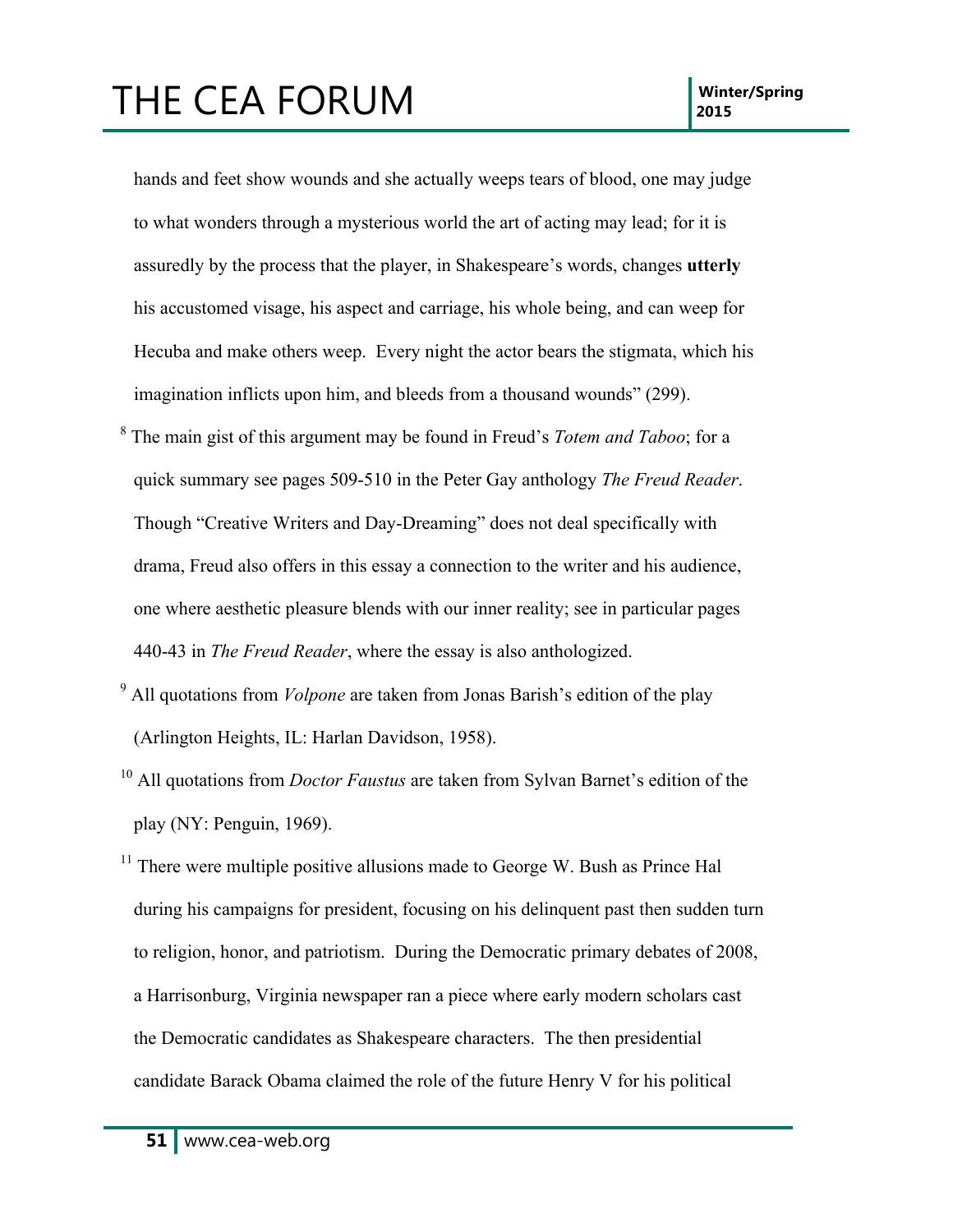savviness and articulate nature. See "Shakespeare Center Casts Presidential Candidates," *Daily News-Record*, Harrisonburg, Virginia: January 10, 2008, B3.

- $12$  Though Goddard's point does not focus on acting, he still makes a connection between Hal and college students through their mutual transition from revelry to responsibility: "To recognize that here is the truth we need make no dusty study of history. The story of Prince Hal is the usual one. It is as contemporary as this morning's sun. It can be duplicated in its essential features in an American university, college, or private school" ("*Henry IV*," *Meaning of Shakespeare*, 212).
- <sup>13</sup> Michael Hoffman's 1999 movie version of *A Midsummer Night's Dream* offers a triumphant and seriously tear-provoking close to the *Pyramus and Thisbe* production.
- <sup>14</sup> See Cohen's essay "Original Staging and the Shakespeare Classroom" in *Teaching Shakespeare through Performance*, where the author examines how lighting an audience dramatically changes that audience's experience of the performance. <sup>15</sup> For a more extensive look at this idea, see Bart Van Es's *Shakespeare in Company*,

p. 208 (Oxford UP, 2013).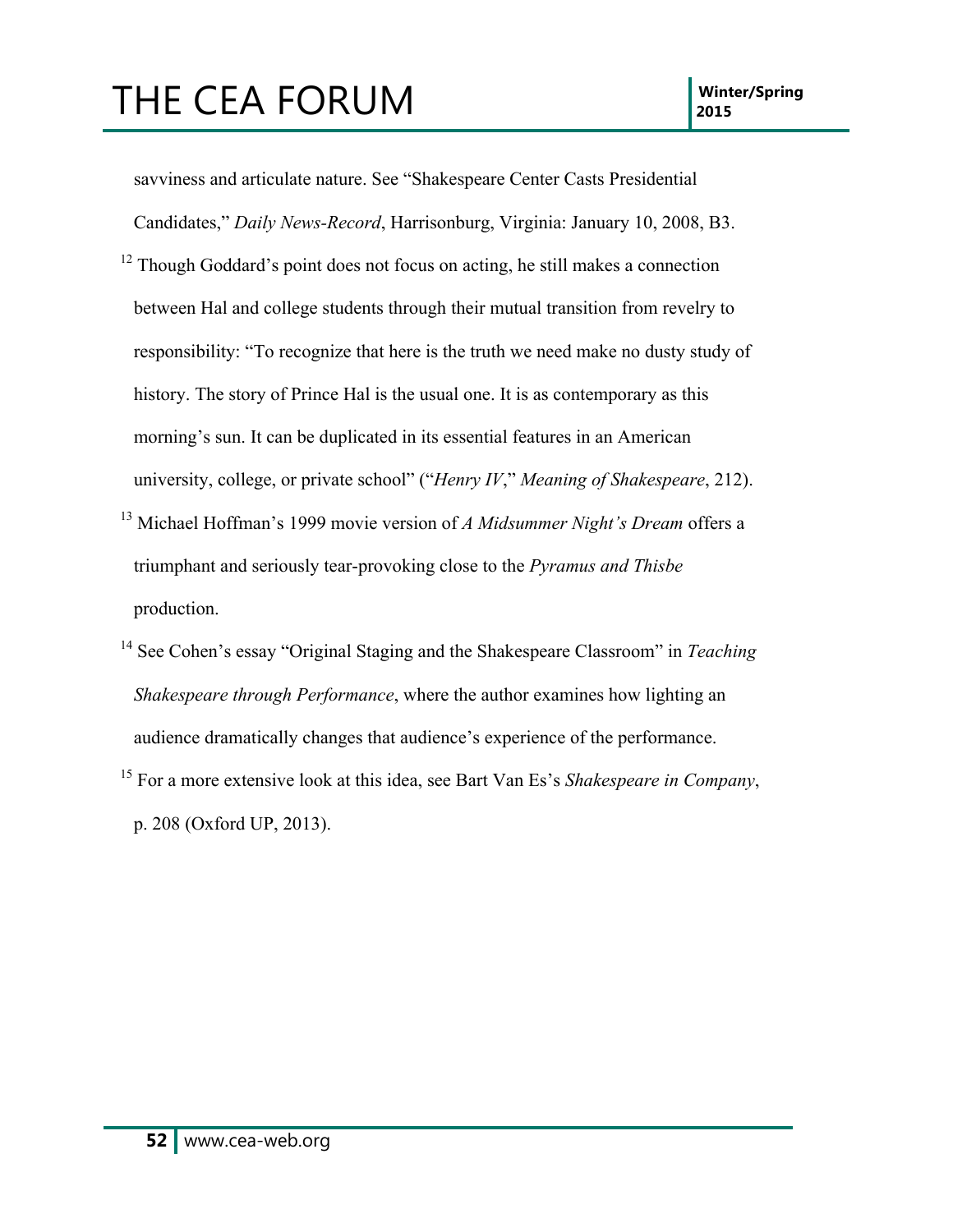#### **Works Cited**

- Block, Giles. *Speaking the Speech: An Actor's Guide to Shakespeare*. London: Nick Hern Books, 2013. Print.
- Borges, Luis Jorge. "Everything and Nothing." *Labyrinths*. Eds. Donald A. Yates and James E. Irby. Toronto: Geo. J. McLeod, 1962. 248-249. Print.
- Cohen, Ralph Alan. "Original Staging and the Shakespeare Classroom." *Teaching Shakespeare through Performance*. Ed. Milla Cozart Riggio. NY: MLA, 1999. 78-101. Print.
- ---. *ShakesFear and How to Cure It: A Handbook for Teaching Shakespeare.* Clayton, DE: Prestwick, 2007. Print.
- Freud, Sigmund. "Creative Writers and Day-Dreaming." *The Freud Reader*. Ed. Peter Gay. NY: Norton, 1989. 436-443. Print.
- ---. "The Return of Totemism in Childhood." *Totem and Taboo*. *The Freud Reader*. Ed. Peter Gay. NY: Norton, 1989. 481-513. Print.
- Goddard, Harold. "*Henry IV*." *The Meaning of Shakespeare*. Vol. 1. Chicago: U of Chicago P: 1951. 161-214. Print.
- Grant, Michael. *Myths of the Greeks and Romans*. NY: New American Library, 1962. Print.
- Hapgood, Robert. "Listening for the Playwright's Voice: Rehearsing through Class Discussion the 'Kill Claudio' Episode." *Teaching Shakespeare through Performance*. Ed. Milla Cozart Riggio. NY: MLA, 1999. 145-54. Print.